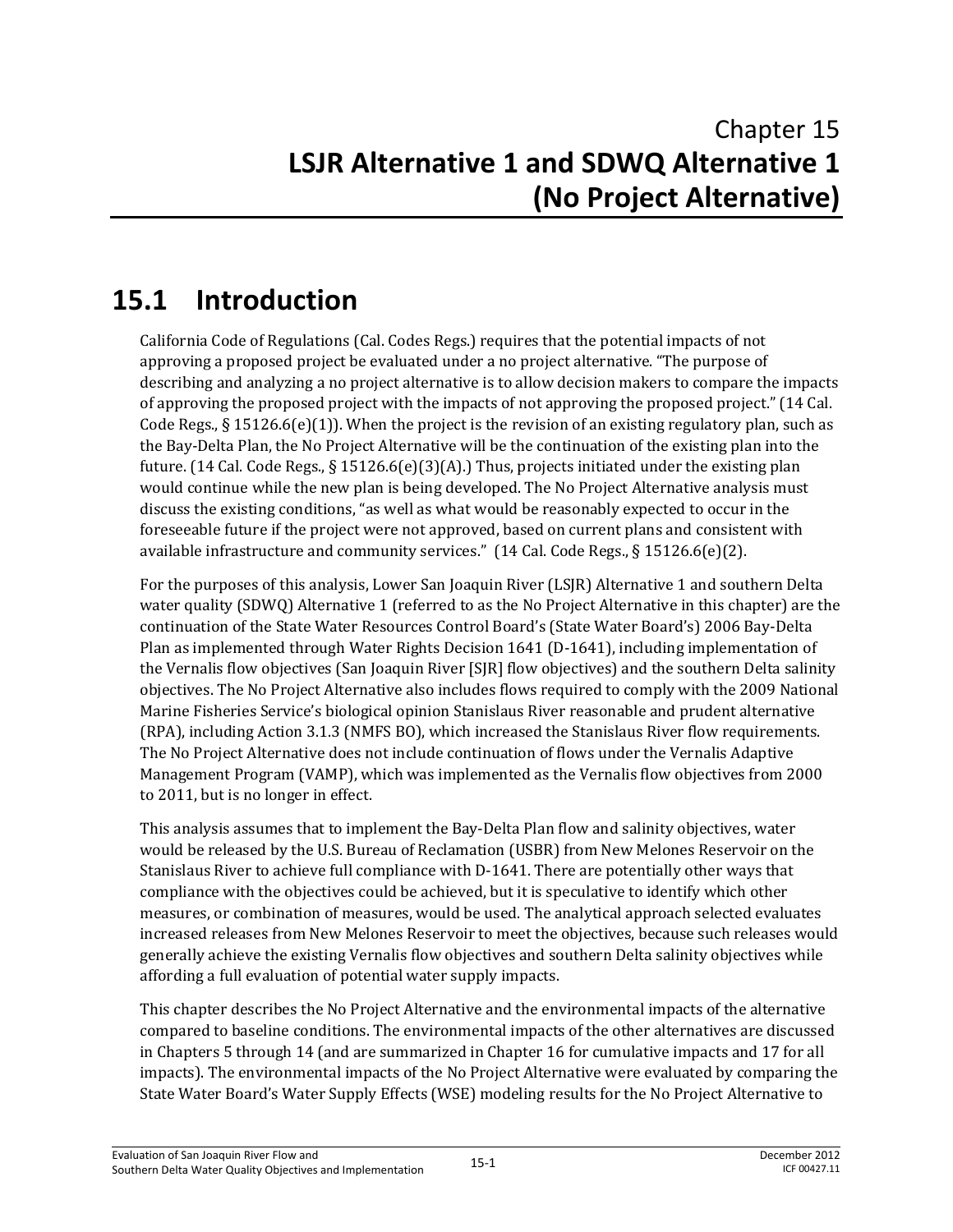baseline (DWR's CALSIM Water Resources Simulation Model [CALSIM] modeling results) and, if appropriate, comparing estimates of resulting river flows and surface water diversions to those for the other alternatives and extrapolating the associated impacts (Table 15-1). This chapter uses data and results presented in Appendix D, *Evaluation of LSJR Alternative 1 and SDWQ Alternative 1 (No Project Alternative),* to analyze the expected impacts associated with the No Project Alternative. Appendix D describes the assumptions used in the CALSIM modeling of the baseline for impact determinations in Chapters 5–14 of this Substitute Environmental Document (SED). Appendix D also estimates the changes in Stanislaus River flows needed to fully comply with the No Project Alternative. The CALSIM baseline already includes Stanislaus River flows required to comply with the NMFS BO (as defined in Chapter 2, *Water Resources* and Chapter 5, *Water Supply, Surface Hydrology, and Water Quality* and explained further in Section D.3.3, *Estimating Flows for the No Project Alternative*).

## **15.2 Description of the No Project Alternative**

The No Project Alternative assumes continued implementation of, and full compliance with, the Vernalis flow and salinity objectives in the 2006 Bay-Delta Plan as implemented through D-1641. No Project conditions differ from the baseline because the Vernalis flow objectives were not fully implemented in the baseline. In D-1641, the State Water Board approved conducting the VAMP experiment proposed in the San Joaquin River Agreement (SJRA) in lieu of meeting the April–May pulse flow objectives at Vernalis required in the 2006 Bay-Delta Plan. The VAMP flows, which are generally lower than the flows in the 2006 Bay-Delta Plan, are included in the baseline. The VAMP experiment concluded in December 2011, and VAMP flows are included in the baseline. During VAMP, a portion of the flows needed to comply came from all three eastside tributaries (Stanislaus, Tuolumne, and Merced Rivers), even though the 2006 Bay-Delta Plan and D-1641 do not contain numeric or narrative flow objectives specifically for those rivers. The No Project Alternative, however, does not include VAMP flows because that experimental flow regime concluded in 2011. The No Project Alternative and the baseline both include NMFS BO flow requirements on the Stanislaus River.

The SJR flow objectives were first established at Vernalis in the 1995 Bay-Delta Plan to protect fish and wildlife beneficial uses and are now contained in the 2006 Bay-Delta Plan. These objectives include the minimum monthly flow rates for fish and wildlife beneficial uses during specific times of the year, as presented in Table 3 of the 2006 Bay-Delta Plan and D-1641. In D-1641, the State Water Board assigned compliance with these minimum flows on the LSJR at Vernalis to the USBR. The No Project Alternative assumes that the flows would continue to be the responsibility of USBR. Without VAMP in effect, the flows would likely be achieved by a combination of releases from New Melones Reservoir, water purchases and transfers among different water users (which cannot be fully quantified or predicted), and other upstream SJR actions (e.g., SJR Restoration Program flows).

 The No Project Alternative also assumes continuation of, and full compliance with, the southern Delta salinity objectives for agricultural beneficial uses that are identified in Table 2 of the 2006 Bay-Delta Plan and implemented through D-1641. Under D-1641, compliance with the numeric salinity objectives on the SJR at Vernalis (station C-10) is the obligation of USBR. Compliance with the numeric salinity objectives on the SJR at Brandt Bridge (station C-6), Old River near Middle River (station C-8), and Old River at Tracy Road Bridge (station P-12) are the combined obligation of USBR and the Department of Water Resources (DWR).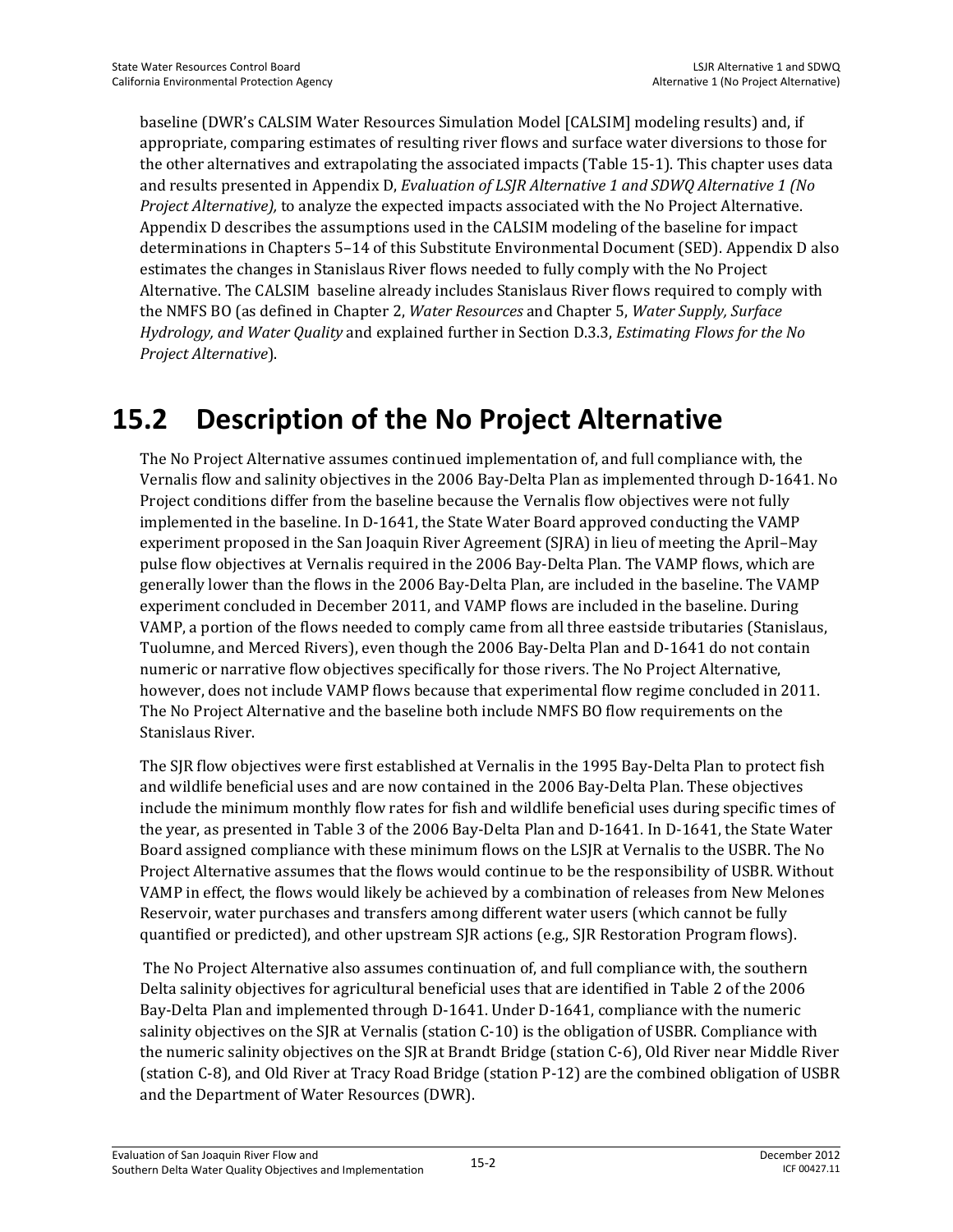As described in Appendix D, *Evaluation of LSJR Alternative 1 and SDWQ Alternative 1 (No Project Alternative),* the No Project Alternative assumes additional flows would come exclusively from the Stanislaus River. The additional flows from increased New Melones Reservoir releases would likely cause reduced Stanislaus River water supply deliveries. In addition, full Stanislaus River contract deliveries by the USBR are included in the No Project Alternative. The selected CALSIM model baseline results, further described in Appendix D, are the same as those used as the SED baseline for impact analyses in Chapters 5–14.

As described in Appendix D, the WSE model No Project Alternative results are compared to the baseline results from CALSIM for the Stanislaus River. Figure 15-1b shows the cumulative distribution of the February–June release flow volumes (i.e., sum of February–June flows, thousand acre-feet [TAF]) for the Stanislaus River. The No Project Alternative flow volumes were increased substantially compared to the baseline flow volumes (by more than 75 TAF, which is equivalent to an average February–June flow of 250 cubic feet per second [cfs]) in about half of the years (drier years). The No Project Alternative flow volumes on the Stanislaus River were always higher than the baseline flow volumes. The flow volumes of the No Project Alternative relative to the LSJR alternatives should be noted for comparing the likely impacts of the No Project Alternative relative to the fully evaluated LSJR Alternatives 2, 3 and 4. The No Project flow volumes were always much higher than LSJR Alternative 2 flow volumes, and were always slightly higher than the LSJR Alternative 3 flow volumes. The No Project flow volumes were generally less than LSJR Alternative 4, with the exception of the 70 to 100 percent distribution of years.

Figure 15-1b shows the corresponding reductions in annual water supply deliveries that were necessary to satisfy the increased Stanislaus River flows. The water supply diversions were reduced below the baseline diversions in about 50 percent of the years. About half of the years would have deliveries of less than half of the maximum demand of 755 TAF/y.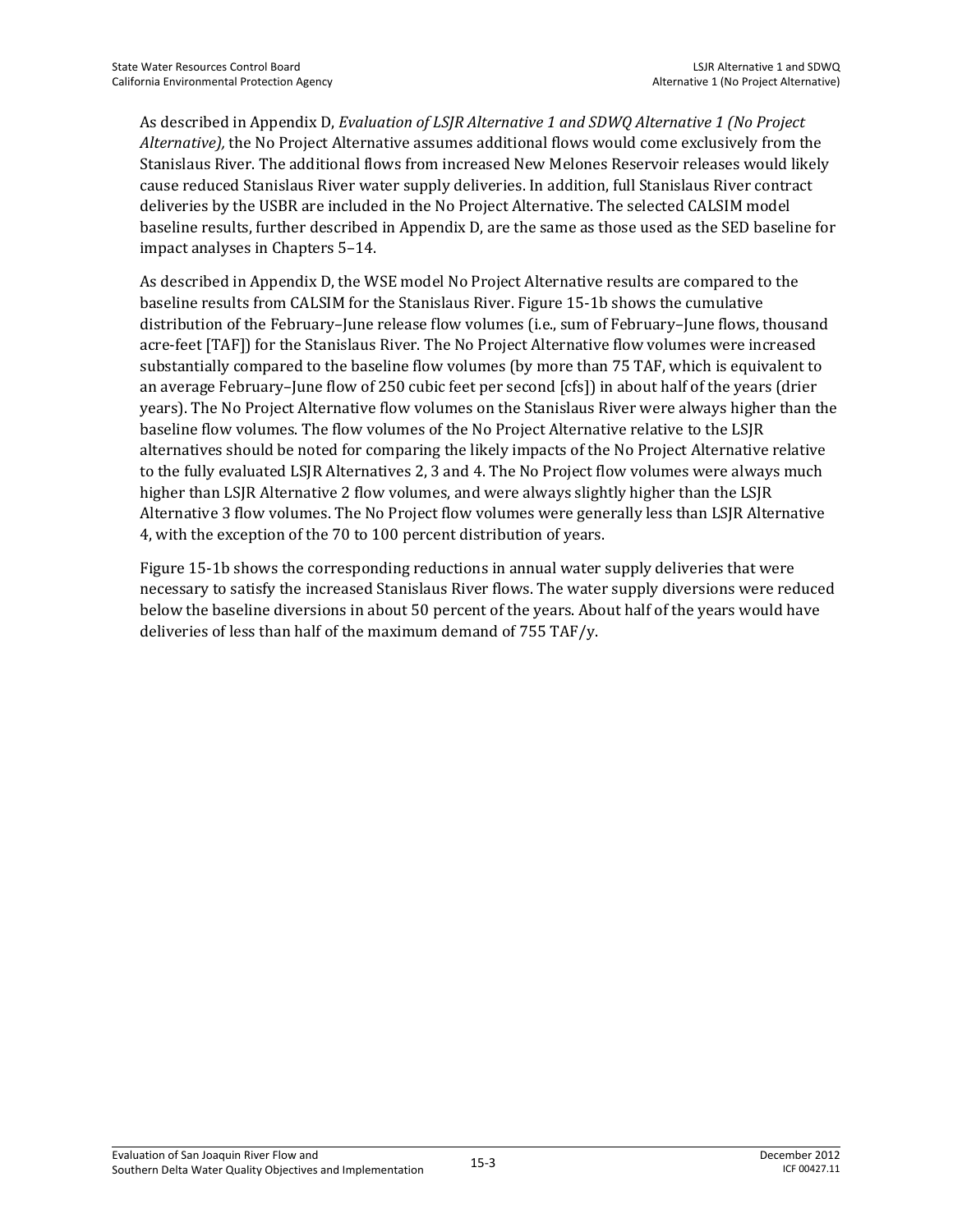

**Figure 15-1a. Water Supply Effects Model Results on the Stanislaus River for February–June flow volume (taf = thousand acre-feet)** 



**Figure 15-1b. Water Supply Effects Model Results on the Stanislaus River for Water Supply Diversions (taf = thousand acre-feet)**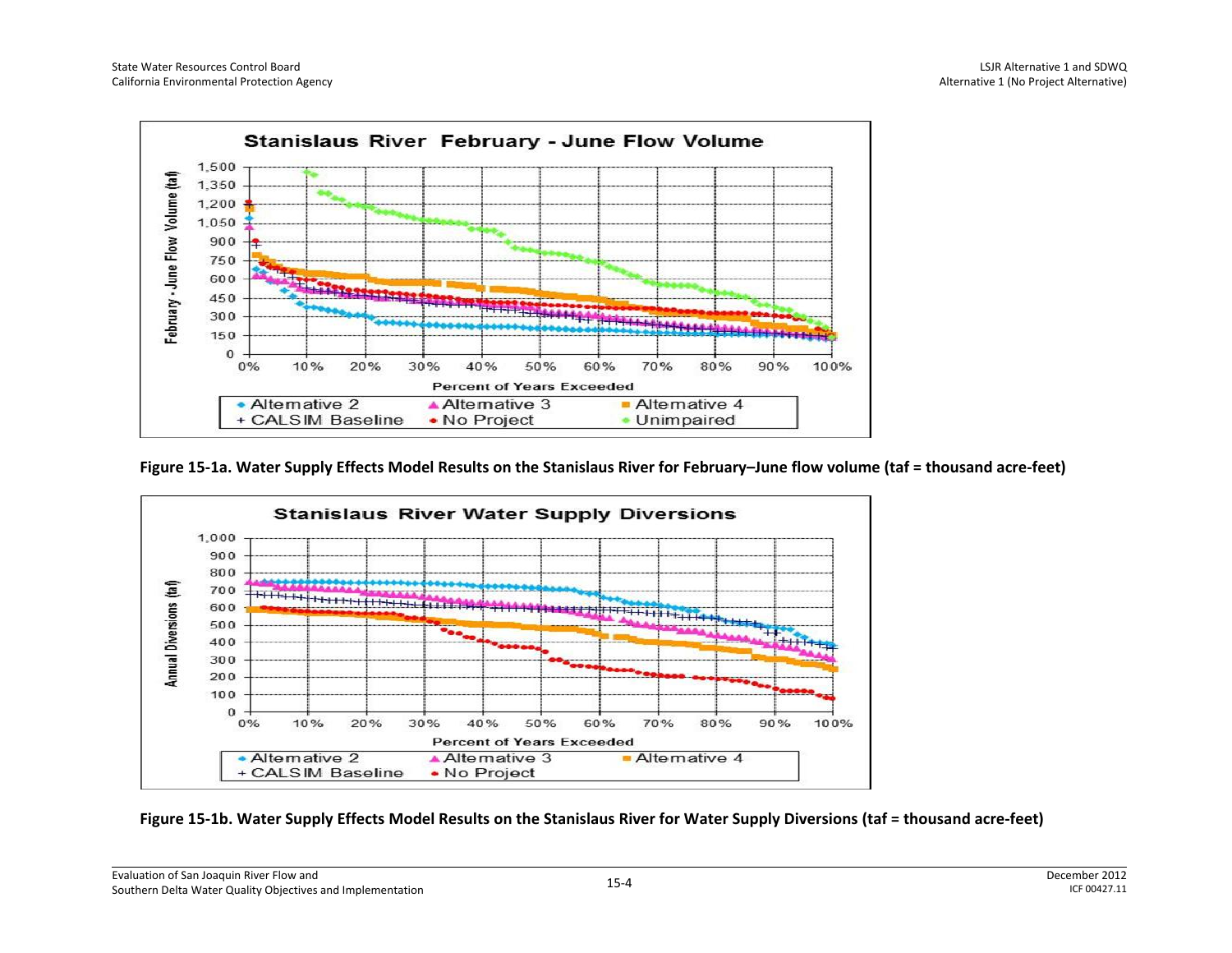Figure 15-2 shows the comparison of the baseline and No Project Alternative February–June flow volumes (TAF) for the Stanislaus, Tuolumne, and Merced Rivers. A volume of 150 TAF is equivalent to an average flow of 500 cfs. The Stanislaus River flow volumes were increased substantially in many of the years (data shown in Table D-3 in Appendix D) under the No Project Alternative conditions.

The water supply deliveries for the Tuolumne and Merced Rivers would generally be very similar to baseline. However, the VAMP flows assumed in the CALSIM baseline from the Tuolumne and Merced Rivers would be shifted to the Stanislaus River (data shown in Table D-3 in Appendix D). The reductions would be very small on the Tuolumne River and would be moderate on the Merced River in lower flow years (data shown in Table D-3 in Appendix D and Figure 15-2) under the No Project Alternative conditions.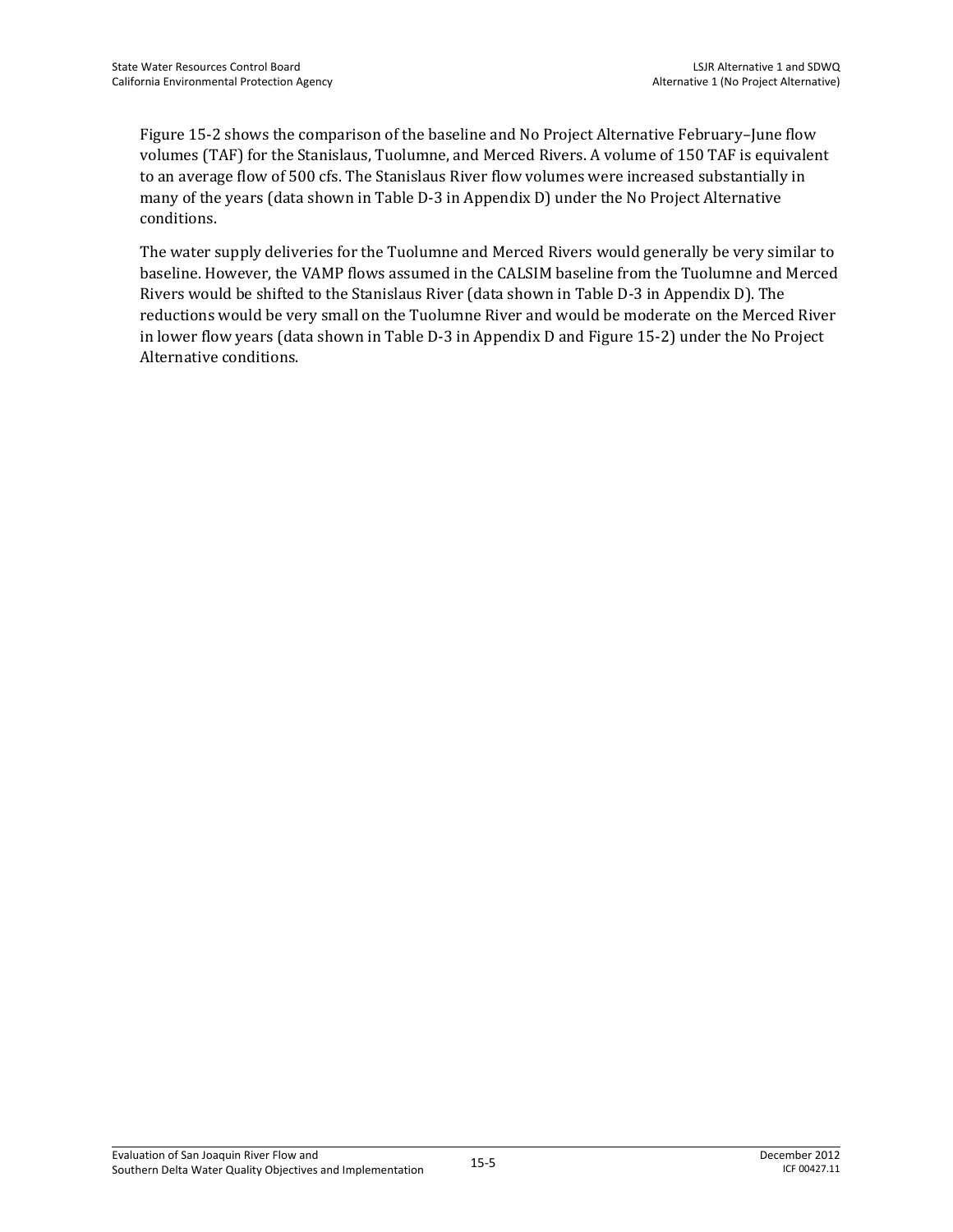

**Figure 15-2. Comparison of Baseline and No Project February–June Flow Volume (TAF = thousand acre-feet) for the Stanislaus, Tuolumne, and Merced Rivers from 1922–2003 Near their Confluences with the SJR**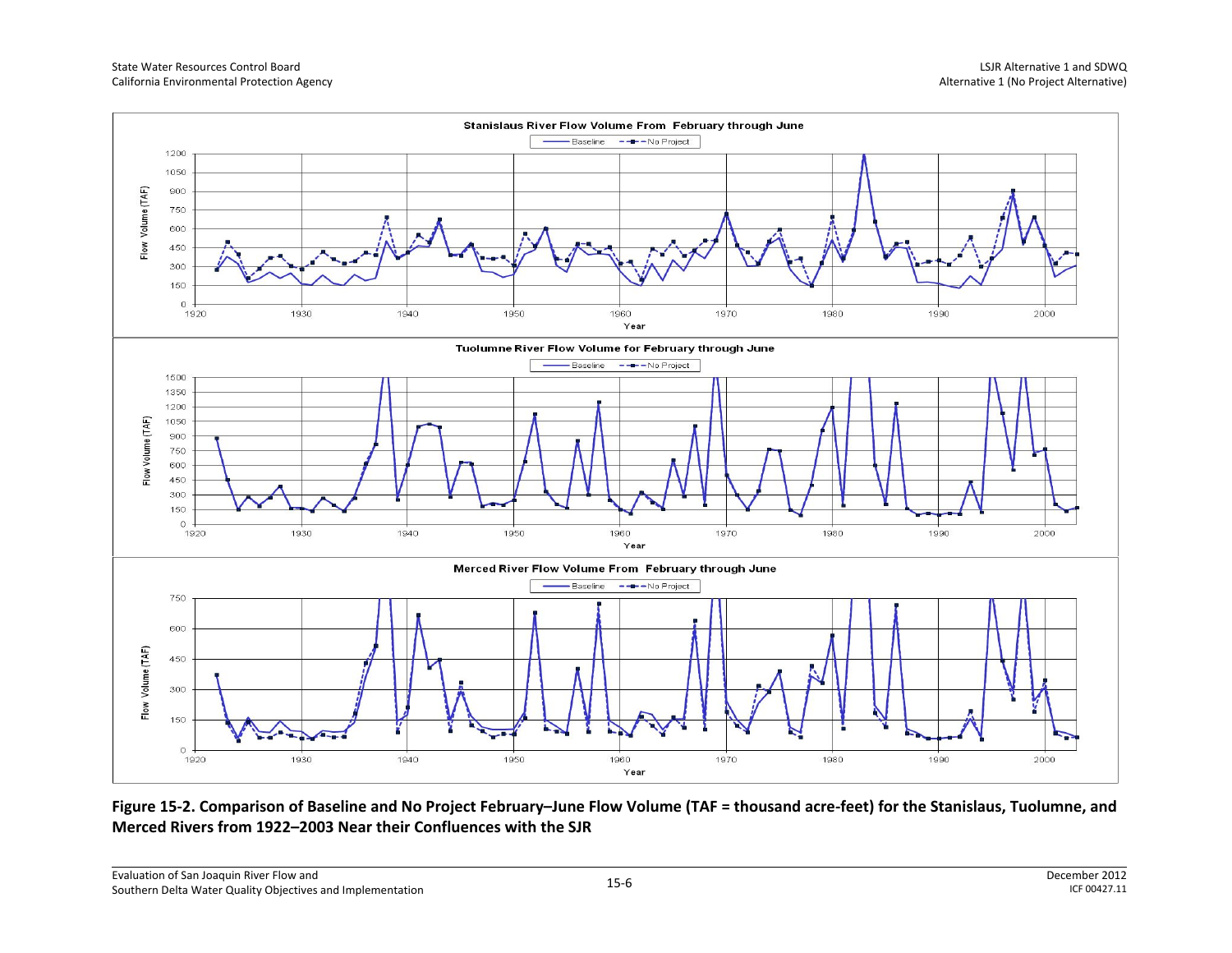## **15.3 Impacts of the No Project Alternative**

The impacts of the No Project Alternative vary among the three eastside tributaries. Under the No Project Alternative on the Stanislaus River, approximately 70 percent of the time, the February–June flow volumes (TAF) would be slightly higher than the baseline but less than LSJR Alternative 4 flow volumes. The No Project Alternative flow volumes would be greater than the flow volumes under LSJR Alternative 4 in about 30 percent of the years. The No Project Alternative flow would be slightly greater than those of LSJR Alternative 3 in about 20 percent of the years, and would be similar to baseline flows (no impacts) in about 50 percent of the years (Figure 15-1). Therefore, impacts are expected to range between those identified for LSJR Alternative 3 and LSJR Alternative 4 in SED Chapters 5–14 for the majority of the years for many resources (e.g., aquatic resources, terrestrial biological resources, surface water hydrology). However, it is expected that the No Project Alternative would result in a greater reduction in surface water diversions than LSJR Alternative 4. Reductions in surface water supply deliveries under the No Project Alternative would cause agricultural resource impacts that would be greater than the impacts identified for LSJR Alternative 4 in Chapter 11, *Agricultural Resources*. The likely increased groundwater pumping resulting from the reduced surface water deliveries would cause significant impacts that would be greater than the impacts identified for LSJR Alternative 4 in Chapter 9, *Groundwater Resources*.

The No Project Alternative flows on the Tuolumne River would generally be the same as baseline. Therefore, flow impacts on the Tuolumne River would generally not occur because of the little change between baseline and the No Project Alternative. The surface water diversions are expected to be similar to baseline on the Tuolumne River, thus surface water diversion impacts would not change substantially from baseline.

The No Project Alternative flows on the Merced River are expected to be reduced when compared to baseline because VAMP flows would no longer be obtained from the river. These flows could be 10– 20 percent less than the baseline in about 50 percent of the years. While an agreement such as VAMP could be negotiated among the water users on the three rivers that would maintain flows more representative of the baseline on the Merced River than what is currently assumed under the No Project Alternative, it is unknown if such negotiation would occur and what flows would be negotiated. Therefore, impacts on resources requiring or relying on flows in the Merced River (e.g., aquatic resources) would generally be more severe than that of LSJR Alternative 2 as described in SED Chapters 5–14. The surface water diversions are expected to be similar to baseline on the Merced River, thus surface water diversion impacts would not change substantially from baseline.

As described above in Section 15.2, *Description of the No Project Alternative*, and Appendix D, *Evaluation of LSJR Alternative 1 and SDWQ Alternative 1 (No Project Alternative)*, the modeling includes the flows needed to meet the Vernalis salinity objectives and the downstream salinity objectives. In addition, since the Vernalis objective would continue to be maintained, it does not represent a change from baseline. Therefore, the Vernalis and/or southern Delta EC objective would be met under the No Project Alternative.

Table 15-1 summarizes the impact determinations for the No Project Alternative, with reference to the baseline and the impacts presented in Chapters 5–14 for the LSJR alternatives. Impacts shown in Table 15-1 as determined to be significant on the Merced River cannot be fully mitigated. As discussed in Chapter 5, *Water Supply, Surface Hydrology, and Water Quality*, Chapter 7, *Aquatic*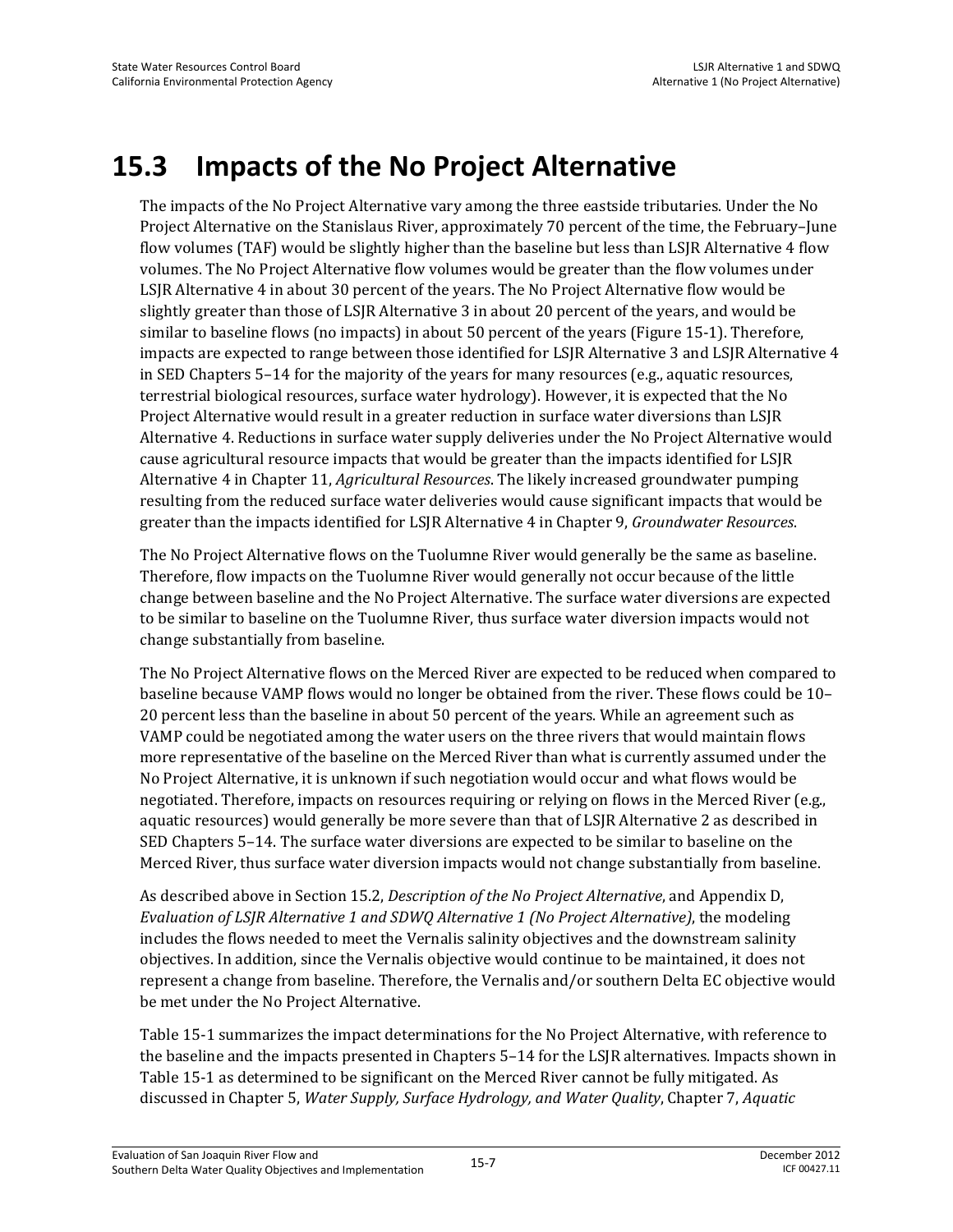*Resources*, and Chapter 8, *Terrestrial Biological Resources*, many of the impacts related to flow, aquatic and riparian habitat, water supply, temperature, and water quality (i.e., 303(d) pollutant concentrations) could be reduced or eliminated with additional flows on the Merced River. Additional flow could be provided by reducing existing surface water diversions. Evaluating the effects of more flow and fewer surface water diversions is part of other alternatives (i.e., LSJR Alternative 3 and 4) and is separately considered in this document. Requiring additional flow to reduce impacts cannot be independently applied under the No Project Alternative as a mitigation measure because requiring more flow would be inconsistent with the terms of the No Project Alternative (i.e., implementing the 2006 Bay-Delta Plan). Therefore, there are no feasible mitigation measures to avoid, minimize, rectify, reduce, or eliminate the impact, and this impact would remain significant and unavoidable.

As discussed in Chapter 7, *Aquatic Resources*, potential measures that may be implemented to minimize water temperature impacts on salmonids and other fish species include 1) development and implementation of a cold water pool management program designed to maintain best available water temperatures for sensitive fish species and life stages, and 2) working cooperatively with local stakeholders to implement riparian restoration strategies designed to increase shading and improve water temperatures during critical periods (e.g., April–May). The State Water Board could establish requirements, including minimum reservoir carryover storage or other requirements, under the No Project Alternative to assure that implementation of flows pursuant to the plan amendments does not have adverse impacts on cold water pool levels and related fisheries impacts. However, the effectiveness of these measures would depend on the downstream extent to which water temperatures can be controlled during these critical periods. Given the limited extent of shading that can be achieved and the dominant influence of meteorological conditions on large valley streams, such measures may not fully offset potential temperature impacts associated with reduced flows, especially in the lowermost tributary reaches. Consequently, significant impacts may still occur under the No Project Alternative with the implementation of these measures. Impacts would remain significant and unavoidable.

As discussed previously, a potential mitigation measure for the reduced flows on the Merced River could be the negotiation of an agreement such as VAMP. This type of agreement would need to be negotiated among the water users on the three rivers to maintain flows more representative of the baseline on the Merced River than what is currently assumed under the No Project Alternative. Since it is unknown if such negotiation would occur and what flows would be negotiated, this cannot be applied as a feasible mitigation measure to reduce impacts. Therefore, impacts would remain significant and unavoidable.

#### **15.3.1 Cumulative Impacts of the No Project Alternative**

Chapter 16, *Cumulative Impact Summary, Growth-Inducting Effects, and Irreversible Commitment of Resources*, includes a list of past, present, and reasonably foreseeable future projects considered for the cumulative analysis. Present and reasonably foreseeable future projects are projects that are currently under construction, approved for construction, or in final stages of formal planning. These projects were identified by reviewing available information regarding planned projects and are summarized in Chapter 16. Past, present, and reasonably foreseeable future projects considered for the No Project Alternative cumulative analysis are all the projects listed in Chapter 16.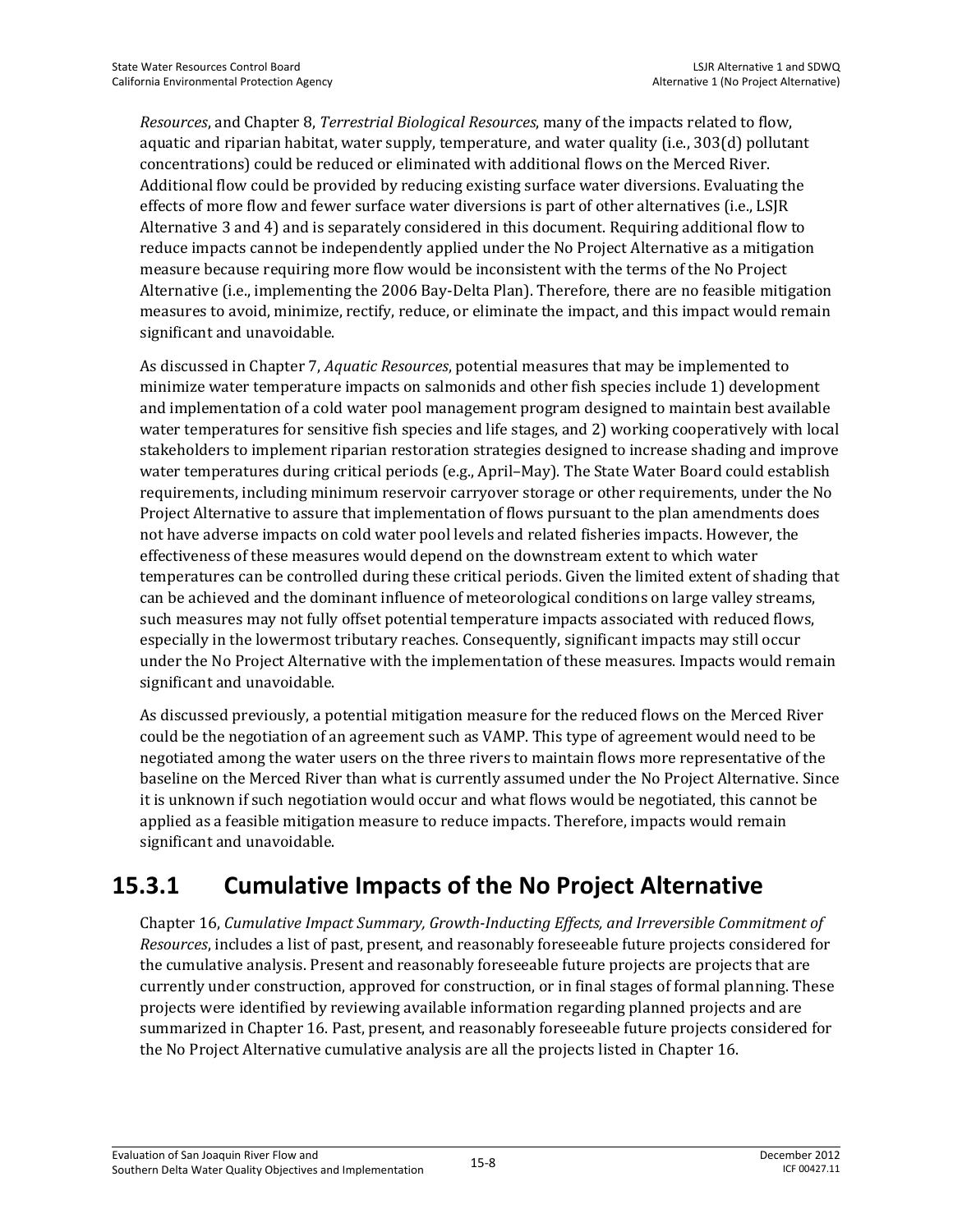The No Project Alternative would have cumulatively considerable and significant impacts on the following resources for the Merced River: surface hydrology, aquatic resources, and terrestrial biological resources. This is because past and present projects on this river have led to cumulative impacts on reduced flows in certain months and higher temperatures in many locations. This in turn leads to decreased habitat for aquatic and terrestrial species dependent on riparian habitat and reduced populations in a number of special-status species. Some present and reasonably foreseeable future projects are expected to restore and improve habitat on this river for aquatic and terrestrial species. However, the No Project Alternative is expected to result in hydrologic (e.g., reduced flow value) and water quality conditions (e.g., higher temperature) that may be less favorable to aquatic and terrestrial special-status species when compared to baseline. Therefore, because of the expected conditions on the Merced River under the No Project Alternative, the impacts, in combination with impacts of past, present, and foreseeable projects, are expected to be cumulatively considerable. Cumulative impacts would be significant. However, the No Project Alternative on the Tuolumne, Stanislaus, and LSJR, is expected to improve hydrologic and water quality conditions, aquatic resource conditions, and terrestrial biological resource conditions because of the additional water in the rivers. Therefore, the impacts, in combination with impacts of past, present, and foreseeable projects, would not be cumulatively considerable. Cumulative impacts would be less than significant.

The No Project Alternative would have cumulatively considerable and significant impacts on the following resources for the Stanislaus River: groundwater resources, agricultural resources, service providers, and energy resources and climate change. Past and present projects have led to an increase in groundwater use and an overall reduction in groundwater aquifer levels and groundwater supplies; and a decrease in groundwater quality. Past and present projects have led to a conversion of natural lands to agricultural uses; however, present and reasonably foreseeable future projects are expected to result in conversion of agricultural lands to other lands such as urban uses or restored habitat uses, resulting in an overall reduction of agricultural lands. The No Project Alternative is expected to result in an increase in groundwater pumping, a possible conversion of agricultural uses to non-agricultural uses, and a possible need for service providers to construct new or expanded water treatment facilities or water supply infrastructure, primarily as a result of the expected reduced water supply diversion on the Stanislaus River under No Project Alternative conditions. Therefore, the impacts, in combination with impacts of past, present, and reasonably foreseeable future projects, would result in cumulatively considerable impacts. Cumulative impacts would be significant. However, on the Tuolumne, Merced, and LSJR, the No Project Alternative is not expected to substantially alter baseline with respect to groundwater resources, agricultural resources, and energy resources and climate change. This is primarily because surface water diversions from these rivers are not expected to be substantially reduced under the No Project Alternative. Therefore, the impacts, in combination with past, present, and foreseeable projects, would not result in cumulatively considerable impacts. Cumulative impacts would be less than significant.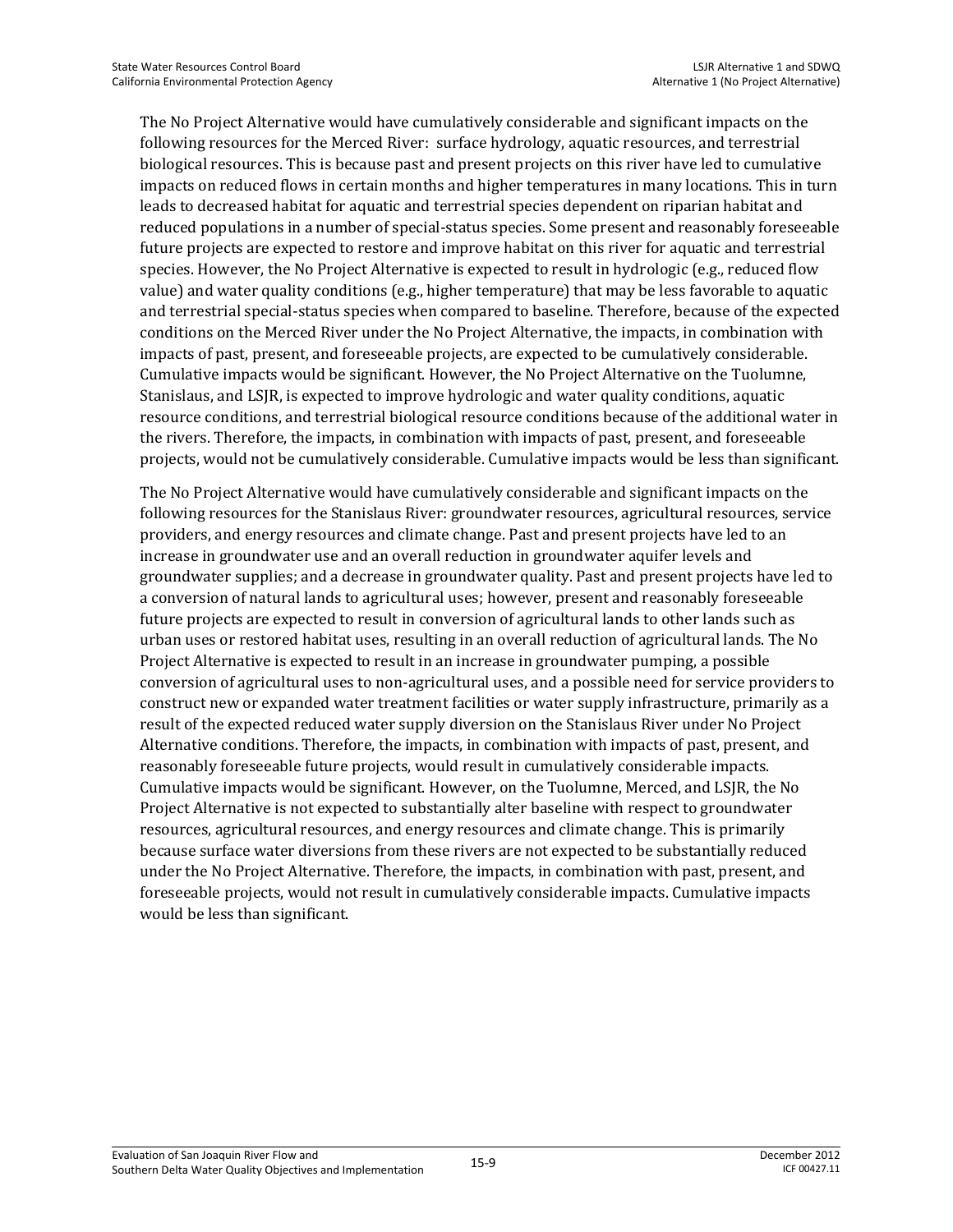#### **Table 15-1. Summary of Impact Determinations**

| <b>Impact Statement</b>                                                                                                                                                                             | Significance<br>Determination  | Discussion                                                                                                                                                                                                                                                                                                                                                                                                                                                                                                                                                                                                                                                                                                                                                                                                                                                                                                                                                                                                                                       |
|-----------------------------------------------------------------------------------------------------------------------------------------------------------------------------------------------------|--------------------------------|--------------------------------------------------------------------------------------------------------------------------------------------------------------------------------------------------------------------------------------------------------------------------------------------------------------------------------------------------------------------------------------------------------------------------------------------------------------------------------------------------------------------------------------------------------------------------------------------------------------------------------------------------------------------------------------------------------------------------------------------------------------------------------------------------------------------------------------------------------------------------------------------------------------------------------------------------------------------------------------------------------------------------------------------------|
| <b>Hydrology and Water Quality</b>                                                                                                                                                                  |                                |                                                                                                                                                                                                                                                                                                                                                                                                                                                                                                                                                                                                                                                                                                                                                                                                                                                                                                                                                                                                                                                  |
| HYD-1: Substantially reduce<br>monthly river flow values<br>caused by the percent<br>unimpaired flow objective                                                                                      | Significant and<br>unavoidable | As described in Chapter 5, Water Supply, Surface Hydrology, and Water Quality, LSJR<br>Alternative 3 would not reduce the average monthly flow value on the Stanislaus River.<br>Since the No Project Alternative would have flows greater than the LSJR Alternative 3<br>flows on the Stanislaus River, it is expected that monthly river flows would not be<br>reduced when compared to the baseline under the No Project Alternative. Additionally,<br>the No Project Alternative flow on the Tuolumne is expected to be similar to baseline<br>flows and thus is not expected to substantially reduce the monthly river flows. However,<br>the flows on the Merced River would be less than the baseline flows without VAMP<br>(particularly during lower flow times during drier periods) when compared to the<br>baseline. Therefore, monthly river flows values would be reduced (Figure 15-2). The<br>Vernalis salinity objective would continue to be maintained and does not represent a<br>change from baseline with respect to flow. |
| HYD-2: Substantially alter<br>hydrology such that regulating<br>reservoir operations are<br>limited.                                                                                                | Less than significant          | The monthly average hydropower release flow variations would continue to be within<br>the normal baseline on the three rivers and the No Project would not cause substantial<br>changes in the flows or water elevations in the regulating reservoirs or in the river<br>segments that connect the rim dams to the downstream regulating reservoirs. Dam<br>operators would continue to have the flexibility with hydroelectric production to choose<br>to generate with reduced capacity for more hours each day or with increased capacity for<br>less hours (as described in Chapter 5, Water Supply, Surface Hydrology, and Water<br>Quality.                                                                                                                                                                                                                                                                                                                                                                                                |
| WS-1: Substantially reduce<br>surface water supply diversions<br>caused by a change in river<br>flows or reduce exports to CVP/<br>SWP export service areas<br>caused by a change in river<br>flows | Significant and<br>unavoidable | It is expected that surface water diversions would be greatly reduced when compared to<br>baseline conditions on the Stanislaus River (Figure 15-1b). The modeled surface water<br>diversion reductions would be greater than those expected under LJSR Alternative 4 and,<br>therefore, impacts described in Chapter 5, Water Supply, Surface Hydrology, and Water<br>Quality, associated with surface water diversion reductions would be greater. The<br>surface water diversions on the Tuolumne and Merced Rivers are not expected to be<br>reduced significantly when compared to baseline conditions. A reduction in exports to<br>the CVP/SWP export service areas is not expected because the Stanislaus River flow<br>would be higher than baseline flows and because the Tuolumne River flows would<br>remain the same as baseline conditions.                                                                                                                                                                                        |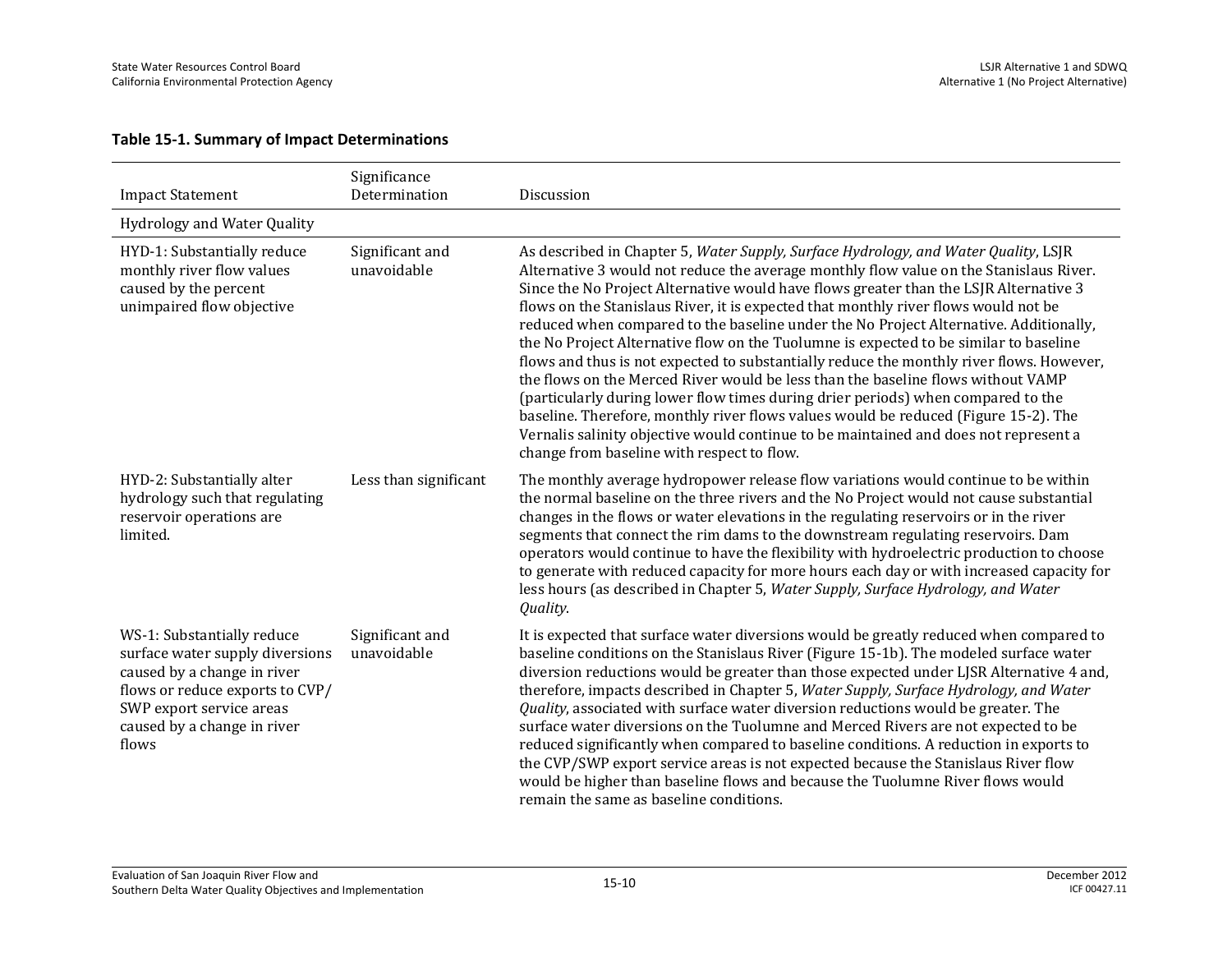| <b>Impact Statement</b>                                                                                                                                                                                                                  | Significance<br>Determination  | Discussion                                                                                                                                                                                                                                                                                                                                                                                                                                                                                                                                                                                                                                     |
|------------------------------------------------------------------------------------------------------------------------------------------------------------------------------------------------------------------------------------------|--------------------------------|------------------------------------------------------------------------------------------------------------------------------------------------------------------------------------------------------------------------------------------------------------------------------------------------------------------------------------------------------------------------------------------------------------------------------------------------------------------------------------------------------------------------------------------------------------------------------------------------------------------------------------------------|
| WQ-1: Violate water quality<br>objectives by increasing in the<br>number of months with EC<br>above the water quality<br>objectives for salinity at<br>Vernalis or southern Delta<br>compliance stations                                 | Less than significant          | The Vernalis and/or southern Delta EC objective would be met under the No Project<br>Alternative because the purpose of the No Project Alternative is to meet the flow and EC<br>objectives. Therefore, a violation of water quality objectives above the water quality<br>objectives for salinity at Vernalis or southern Delta compliance stations would not occur.                                                                                                                                                                                                                                                                          |
| WQ-2: Substantially degrade<br>water quality by increasing<br>Vernalis and/or southern Delta<br>salinity (EC) such that<br>agricultural beneficial uses are<br>impaired                                                                  | Less than significant          | Vernalis and/or southern Delta EC would not be expected to increase under the No<br>Project Alternative because part of the purpose of the No Project flow is to maintain EC at<br>Vernalis.                                                                                                                                                                                                                                                                                                                                                                                                                                                   |
| WQ-3: Substantially degrade<br>water quality by increasing<br>water temperature caused by<br>reduced river flows                                                                                                                         | Significant and<br>unavoidable | Water temperatures are not expected to increase under the No Project Alternative<br>because flow in the Stanislaus River would remain above baseline. Temperature effects<br>are not expected on the Tuolumne because flows would not change. However, on the<br>Merced River, flows would be reduced when compared to baseline and would likely<br>result in an increase in temperature in this river above baseline conditions (Figure 15-2).                                                                                                                                                                                                |
| WQ-4: Substantially degrade<br>water quality by increasing<br>contaminant concentrations<br>caused by reduced river flows                                                                                                                | Significant and<br>unavoidable | Flows are not expected to be reduced on the Tuolumne, LSJR, or Stanislaus such that<br>contaminant concentrations would increase. This is because either flows similar to<br>baseline conditions or greater than baseline conditions are expected on these rivers.<br>However, on the Merced River, flows would be reduced when compared to baseline and<br>would likely result in an increase in contaminant concentrations above baseline<br>conditions.                                                                                                                                                                                     |
| Flooding, Sediment, and Erosion                                                                                                                                                                                                          |                                |                                                                                                                                                                                                                                                                                                                                                                                                                                                                                                                                                                                                                                                |
| FLO-1: Substantially alter the<br>existing drainage pattern of the<br>site or area through the<br>alteration of the course of a<br>stream or river in a manner that<br>would result in substantial<br>erosion or siltation on or offsite | Less than significant          | Flows expected under the No Project Alternative would be lower than channel capacities<br>on the Stanislaus, Tuolumne, and Merced Rivers as described under LSJR Alternative 4 in<br>Chapter 6, Flooding, Sediment, and Erosion. Sediment transport, bank erosion or<br>meander-bend migration issues, and contribution to levee instability are not expected. It<br>is expected that very occasional gravel transport and bank erosion would occur in the<br>upper gravel-bedded reaches of the Stanislaus, Tuolumne, and Merced Rivers. The<br>amount of bank erosion would be limited by flood action levels and existing bank<br>armoring. |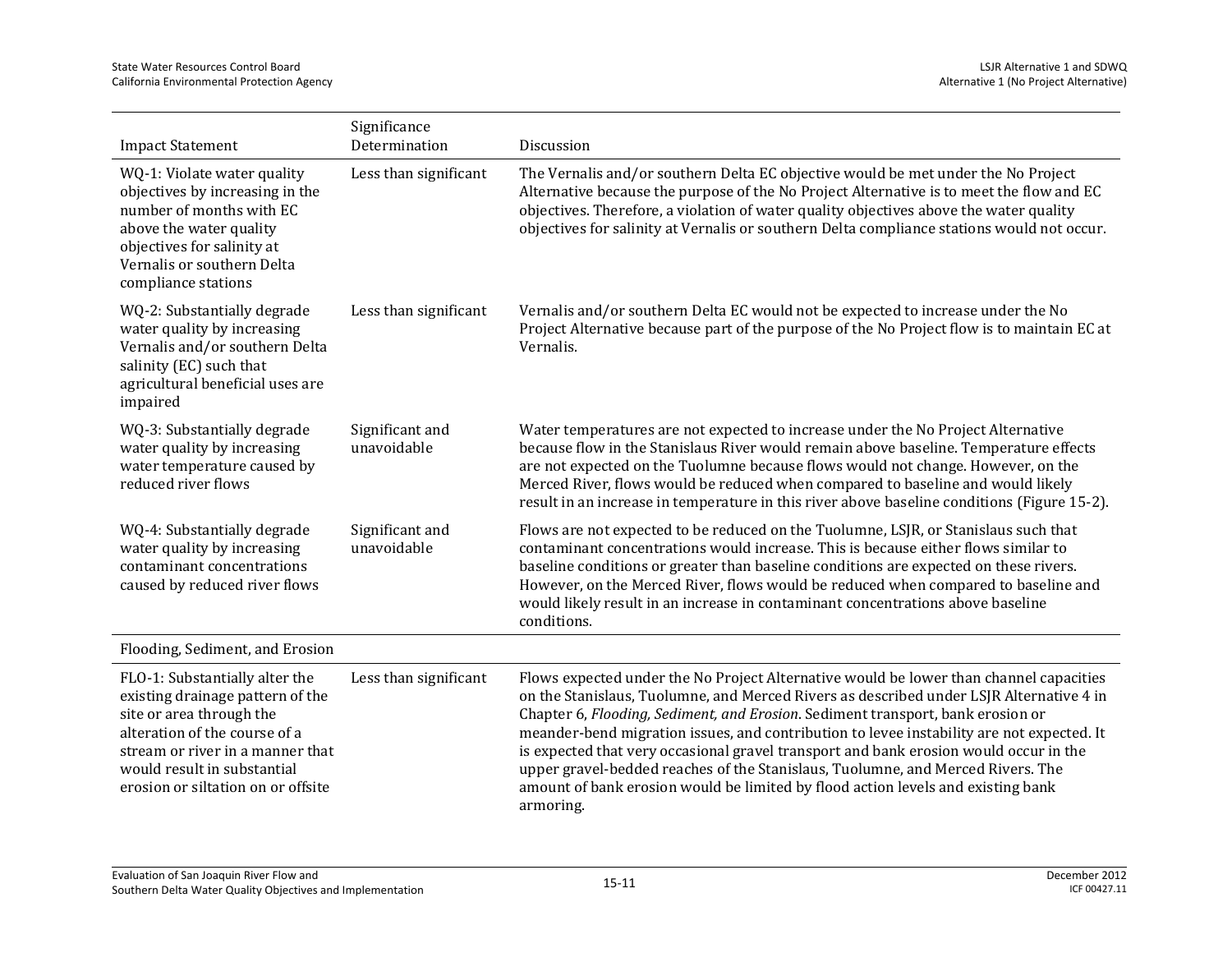| <b>Impact Statement</b>                                                                                                                                                                                                                                                | Significance<br>Determination  | Discussion                                                                                                                                                                                                                                                                                                                                                                                                                                                                                                                                                                                                        |
|------------------------------------------------------------------------------------------------------------------------------------------------------------------------------------------------------------------------------------------------------------------------|--------------------------------|-------------------------------------------------------------------------------------------------------------------------------------------------------------------------------------------------------------------------------------------------------------------------------------------------------------------------------------------------------------------------------------------------------------------------------------------------------------------------------------------------------------------------------------------------------------------------------------------------------------------|
| FLO-2: Substantially alter the<br>existing drainage pattern of the<br>site or area through the<br>alteration of the course of a<br>stream or river or substantially<br>increase the rate of surface<br>runoff in manner that would<br>result in flooding on or offsite | Less than significant          | Flows would be much lower than channel capacities on the Stanislaus, Tuolumne, and<br>Merced Rivers, as described under LSJR Alternative 4 in Chapter 6, Flooding, Sediment,<br>and Erosion. Therefore, significant flooding impacts are not expected to occur outside of<br>floodways. The No Project Alternative would not change reservoir flood storage capacity<br>and would not violate U.S. Army Corps of Engineers (USACE) flood reservation, so there<br>would be no changes in flood control releases during major flood events. Action stages<br>would also limit flows to less than channel capacity. |
| <b>Aquatic Resources</b>                                                                                                                                                                                                                                               |                                |                                                                                                                                                                                                                                                                                                                                                                                                                                                                                                                                                                                                                   |
| AQUA-1: Changes in availability<br>of warmwater reservoir species<br>habitat resulting from changes<br>in reservoir water levels                                                                                                                                       | Less than significant          | Reservoir elevations at New Melones, New Don Pedro, or Lake McClure are expected to<br>remain similar to the baseline elevations as discussed in Chapter 7, Aquatic Resources.<br>They are not expected to be significantly reduced when compared to baseline conditions.<br>Therefore, changes in the availability of warmwater reservoir species habitat are not<br>expected.                                                                                                                                                                                                                                   |
| AQUA-2: Changes in availability<br>of coldwater species reservoir<br>habitat resulting from changes<br>in reservoir storage                                                                                                                                            | Less than significant          | Reservoir elevations at New Melones, New Don Pedro, or Lake McClure are expected to<br>remain similar to the baseline elevations as discussed in Chapter 7, Aquatic Resources.<br>They are not expected to be significantly reduced when compared to baseline conditions.<br>Therefore, changes in the availability of coldwater reservoir species habitat are not<br>expected.                                                                                                                                                                                                                                   |
| AQUA-3: Changes in<br>quantity/quality of spawning,<br>rearing, and migration habitat<br>resulting from changes in flow                                                                                                                                                | Significant and<br>unavoidable | It is expected that flow under the No Project Alternative on the Stanislaus River would be<br>increased relative to the baseline flows and would not reduce the quantity and quality of<br>spawning, rearing, and migration habitat. The Tuolumne River would experience flow<br>conditions similar to baseline conditions. However, the Merced River would experience a<br>reduction in flow under the No Project Alternative when compared to the baseline and<br>would likely reduce habitat quantity and quality on this river.                                                                               |
| AQUA-4: Changes in exposure of<br>fish to stressful water<br>temperatures resulting from<br>changes in reservoir storage<br>and release temperature                                                                                                                    | Significant and<br>unavoidable | It is expected that temperatures would not increase on the Stanislaus or Tuolumne<br>Rivers under the No Project Alternative because flows would increase on the Stanislaus<br>River and would remain similar t baseline flows on the Tuolumne. However, the<br>reduction in flow on the Merced River under the No Project Alternative when compared<br>to the baseline would likely increase temperatures on this river during lower flow<br>periods resulting in stressful water temperatures.                                                                                                                  |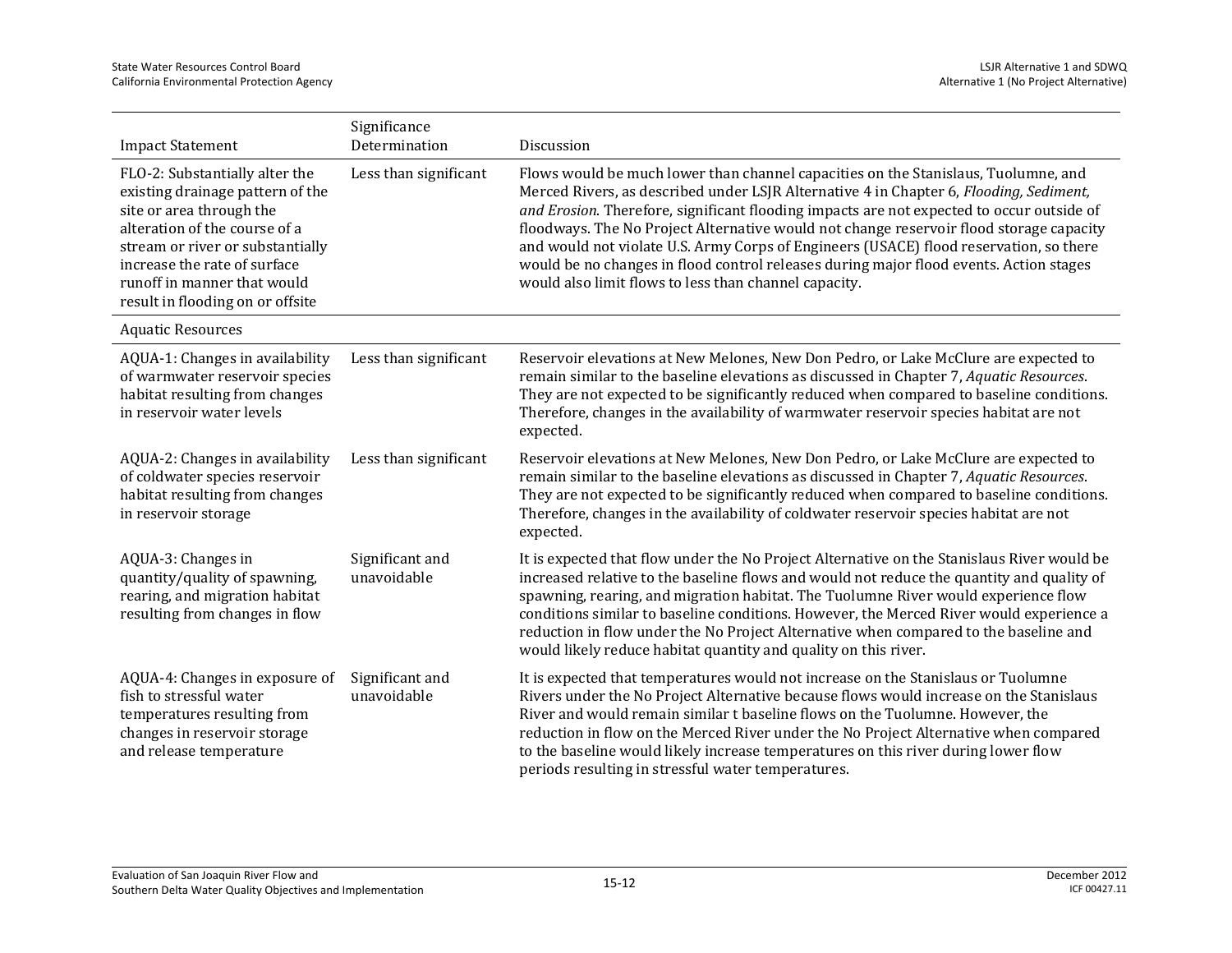| <b>Impact Statement</b>                                                                                                | Significance<br>Determination  | Discussion                                                                                                                                                                                                                                                                                                                                                                                                                                                                                                                                                                                                                                                                                                                                                                                                                                                                                                                                                                                                                                                                                                                                                                                                                                                                                                                                                                                                                                                                                                                                           |
|------------------------------------------------------------------------------------------------------------------------|--------------------------------|------------------------------------------------------------------------------------------------------------------------------------------------------------------------------------------------------------------------------------------------------------------------------------------------------------------------------------------------------------------------------------------------------------------------------------------------------------------------------------------------------------------------------------------------------------------------------------------------------------------------------------------------------------------------------------------------------------------------------------------------------------------------------------------------------------------------------------------------------------------------------------------------------------------------------------------------------------------------------------------------------------------------------------------------------------------------------------------------------------------------------------------------------------------------------------------------------------------------------------------------------------------------------------------------------------------------------------------------------------------------------------------------------------------------------------------------------------------------------------------------------------------------------------------------------|
| AQUA-5: Changes in exposure<br>to pollutants resulting from<br>changes in flow<br>(dilution/mobilization effects)      | Significant and<br>unavoidable | It is expected that the exposure to pollutants resulting from changes in flow would not<br>increase on the Stanislaus or Tuolumne Rivers because the Tuolumne River would<br>experience flow conditions similar to baseline conditions and the Stanislaus River flows<br>would be increased. However, the reduction in flow on the Merced River under the No<br>Project Alternative when compared to the baseline would likely increase pollutant<br>exposure to fish on this river during lower flow periods.                                                                                                                                                                                                                                                                                                                                                                                                                                                                                                                                                                                                                                                                                                                                                                                                                                                                                                                                                                                                                                       |
| AQUA-6: Changes in exposure<br>to suspended sediment and<br>turbidity resulting from<br>changes in flow (mobilization) | Less than Significant          | As described in Chapter 7, Aquatic Resources and Chapter 6, Flooding, Sediment and<br>Erosion, peak flows under LSJR Alternative 4 are not expected to affect the frequency of<br>overbank or bed mobilization flows on the Stanislaus River. Peak flows would<br>occasionally be sufficient to cause gravel transport in the upper gravel-bedded reaches<br>and some instream bank erosion, but the frequency and magnitude of these events would<br>not be sufficient to cause long-term changes in sediment transport rates. Higher rates of<br>sediment transport are also expected to occur in the lower sand-bedded portions of the<br>tributaries and the SJR, but the frequency, duration, and magnitude of increased<br>suspended sediment and turbidity levels are expected to be minor and within the range<br>of historical levels experienced by native fish and other aquatic species. Furthermore,<br>such movement has been documented to support aquatic habitat enhancement. Since the<br>No Project Alternative flows are expected to be less than those described in LSJR<br>Alternative 4 on the Stanislaus River, impacts are expected to be less than those<br>described above. Similar but fewer impacts, as those described above, would occur on<br>the Tuolumne and Merced Rivers because flows under the No Project Alternative would<br>be similar to baseline conditions, and flows on the Merced River would not be more than<br>baseline. Therefore, the change in flows would not mobilize more suspended sediment. |
| AQUA-7: Changes in redd<br>dewatering and fish stranding<br>losses resulting from flow<br>fluctuations                 | Less than Significant          | It is expected that redd dewatering under the No Project Alternative on the Stanislaus,<br>Tuolumne, and Merced Rivers would be similar to baseline conditions. All of these rivers<br>have operational controls at the reservoirs, which require establishing flow conditions<br>that reduce redd dewatering. These conditions would not be expected to change under<br>the No Project Alternative.                                                                                                                                                                                                                                                                                                                                                                                                                                                                                                                                                                                                                                                                                                                                                                                                                                                                                                                                                                                                                                                                                                                                                 |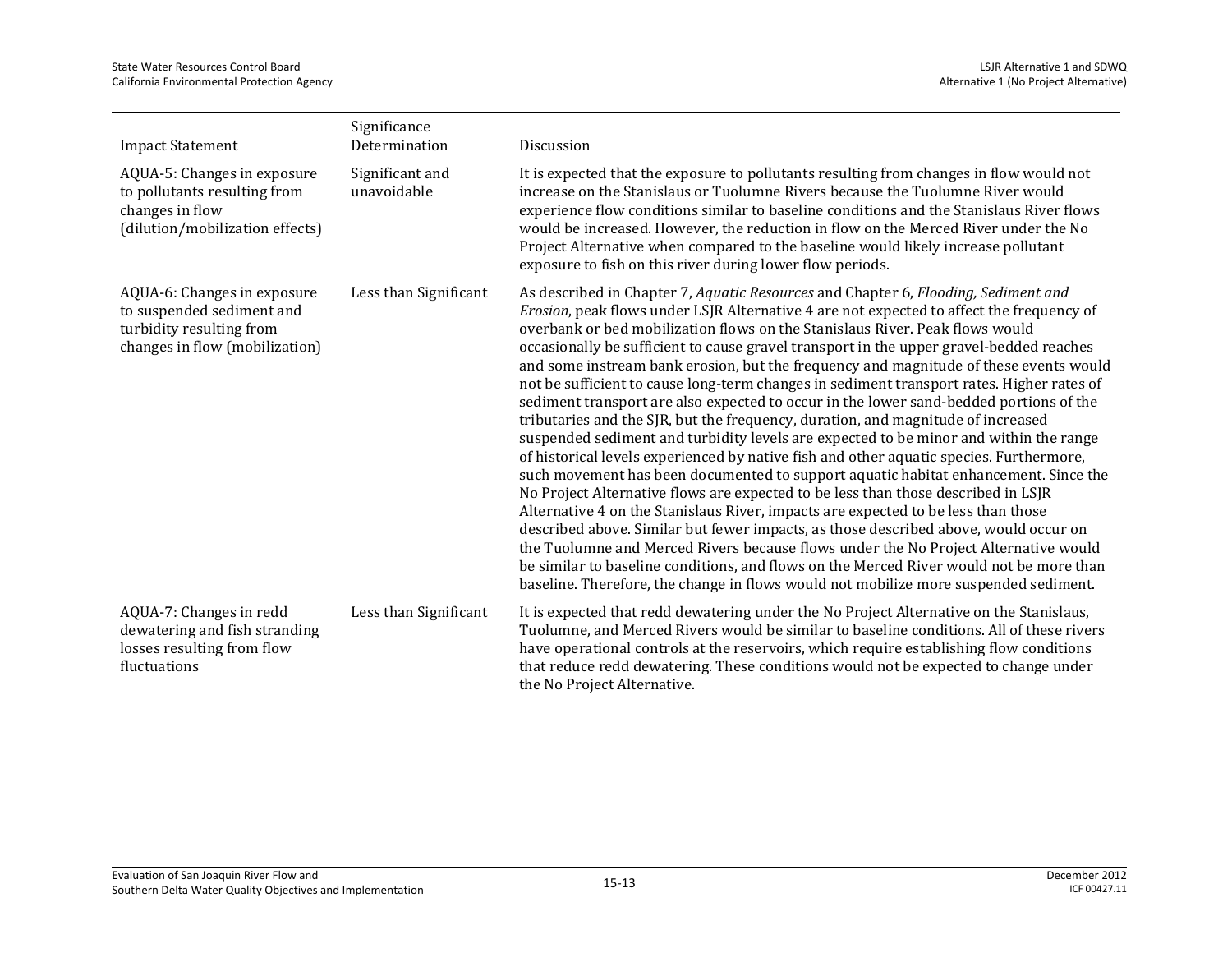| <b>Impact Statement</b>                                                                                                                   | Significance<br>Determination  | Discussion                                                                                                                                                                                                                                                                                                                                                                                                                                                                                                                                                                                                                                                                                                                                                                                                                                                                                                                                                                                                                                                 |
|-------------------------------------------------------------------------------------------------------------------------------------------|--------------------------------|------------------------------------------------------------------------------------------------------------------------------------------------------------------------------------------------------------------------------------------------------------------------------------------------------------------------------------------------------------------------------------------------------------------------------------------------------------------------------------------------------------------------------------------------------------------------------------------------------------------------------------------------------------------------------------------------------------------------------------------------------------------------------------------------------------------------------------------------------------------------------------------------------------------------------------------------------------------------------------------------------------------------------------------------------------|
| AQUA-8: Changes in spawning<br>habitat quality resulting from<br>changes in flood flows                                                   | Less than Significant          | Variability in stream flow during the spawning season, combined with diverse channel<br>topography, provides variation in depth and velocity that is an important mechanism for<br>distributing spawning within different channel locations. Higher peak flows are expected<br>to occur under LSJR Alternative 4, as described in AQUA-6; however, they would not be<br>expected to occur with the frequency or duration such that they would damage existing<br>spawning habitat on the Stanislaus River because flows would generally be limited at the<br>higher flows on the Stanislaus that cause damage (e.g., 5,000 to 8,000 cfs) and similar<br>peak flows would occur. Additionally, similar peak flows would occur on the Merced and<br>Tuolumne Rivers under the No Project Alternative because they would be associated<br>with flood flows that currently occur.                                                                                                                                                                              |
| AQUA-9: Changes in food<br>availability resulting from<br>changes in flow, nutrient<br>transport, and water quality<br>(food web support) | Less than significant          | It is expected that flow under the No Project Alternative changes in the primary<br>processes (i.e. bed mobilizing flows, and floodplain inundating flows) that alter food web<br>support would not be substantial (see AQUA-6) because these peak flows would continue<br>to occur as they do under the baseline; therefore, there would be no substantial impact to<br>food availability.                                                                                                                                                                                                                                                                                                                                                                                                                                                                                                                                                                                                                                                                |
| AQUA-10: Changes in predation<br>risk resulting from changes in<br>flow and water temperature                                             | Significant and<br>unavoidable | It is expected that flow under the No Project Alternative on the Stanislaus and Tuolumne<br>Rivers would not change predation risk the predation risk because it would be greater<br>than, or similar to, the baseline. The Tuolumne River would experience flow conditions<br>similar to baseline conditions. The Stanislaus River is not expected to have reductions in<br>flow that would change predation when compared to baseline conditions because the<br>NMFS BO pulse flows would continue to exist in the spring. Furthermore, the flow would<br>be greater than LSJR Alternative 3 flow approximately 70 percent of the time and greater<br>than LSJR Alternative 4 flow 30 percent of the time, and thus impacts would be similar to<br>those of LSJR Alternative 4, as described in Chapter 7, Aquatic Resources. However, the<br>reduction in flow on the Merced River under the No Project Alternative when compared<br>to the baseline would likely result in substantial change and increase in predation risk to<br>fish on this river. |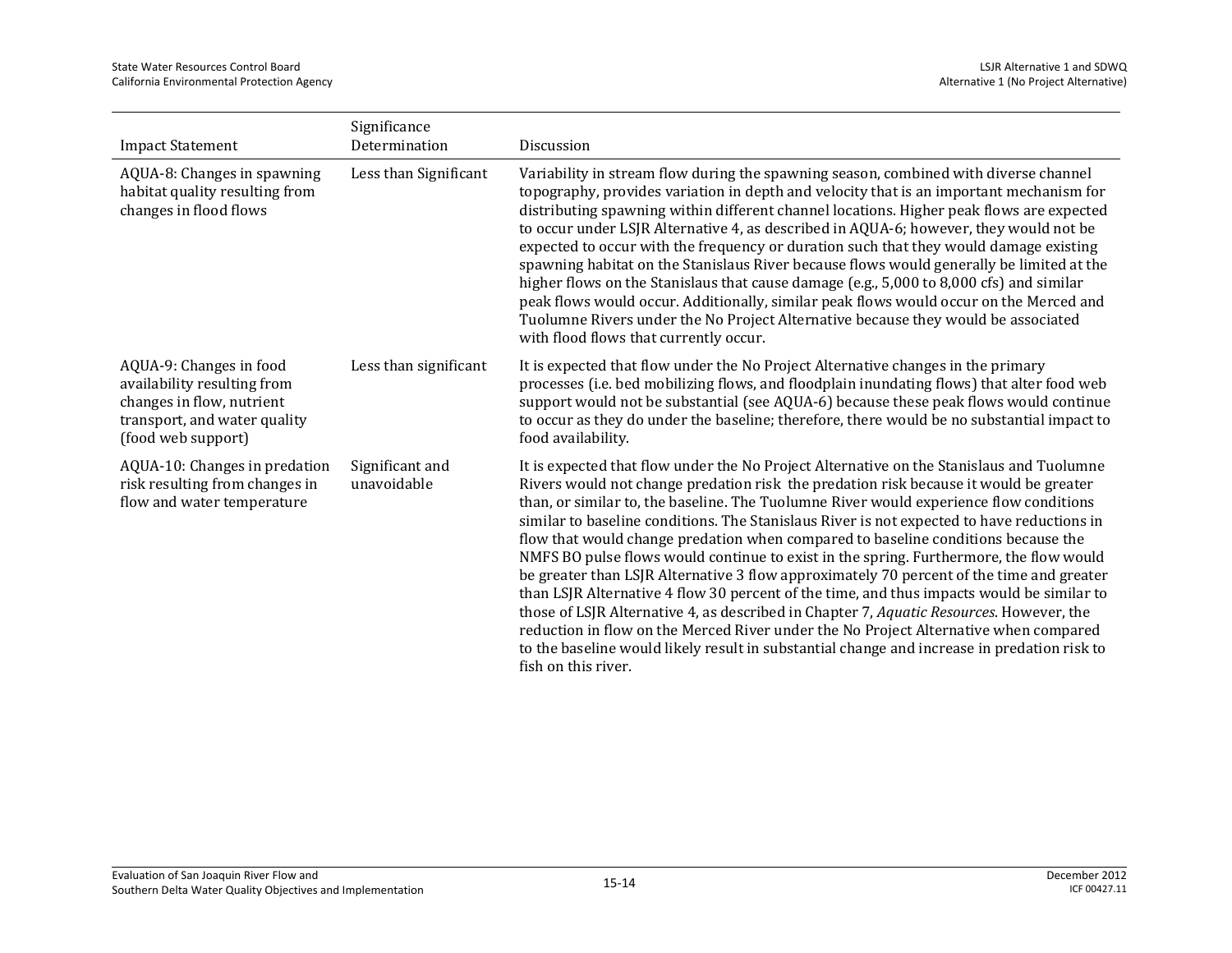| <b>Impact Statement</b>                                                                                           | Significance<br>Determination  | Discussion                                                                                                                                                                                                                                                                                                                                                                                                                                                                                                                                                                                                                                                                                                                                                                                                                                                                                                                                                                                                                                                                             |
|-------------------------------------------------------------------------------------------------------------------|--------------------------------|----------------------------------------------------------------------------------------------------------------------------------------------------------------------------------------------------------------------------------------------------------------------------------------------------------------------------------------------------------------------------------------------------------------------------------------------------------------------------------------------------------------------------------------------------------------------------------------------------------------------------------------------------------------------------------------------------------------------------------------------------------------------------------------------------------------------------------------------------------------------------------------------------------------------------------------------------------------------------------------------------------------------------------------------------------------------------------------|
| AQUA-11: Changes in disease<br>risk resulting from changes in<br>flow, water temperature, and<br>water quality    | Significant and<br>unavoidable | It is expected that flow under the No Project Alternative on the Stanislaus and Tuolumne<br>Rivers would not change the exposure to disease risk because it would be greater to, or<br>similar to, the baseline. The Tuolumne River would experience flow conditions similar to<br>baseline conditions. The Stanislaus River is not expected to have reductions in flow that<br>would increase disease risk when compared to baseline conditions because the NMFS BO<br>pulse flows would continue to exist in the spring. Furthermore, the flow would be greater<br>than LSJR Alternative 3 flow approximately 70 percent of the time and greater than LSJR<br>Alternative 4 flow 30 percent of the time, and thus impacts would be similar to those of<br>LSJR Alternative 4, as described in Chapter 7, Aquatic Resources. However, the reduction<br>in flow on the Merced River under the No Project Alternative when compared to the<br>baseline would likely result in reduced flows, increased temperatures, and a potential<br>increase in disease risk to fish on this river. |
| AQUA-12: Changes in fish<br>transport resulting from<br>changes in flow                                           | Significant and<br>unavoidable | It is expected that flow under the No Project Alternative on the Stanislaus River would be<br>higher than baseline so fish transport would increase. The Tuolumne River flow would<br>not change and fish transport would not change for this river. However, the reduction in<br>flow on the Merced River under the No Project Alternative when compared to the<br>baseline would likely result in a reduced fish transport on this river.                                                                                                                                                                                                                                                                                                                                                                                                                                                                                                                                                                                                                                            |
| AQUA-13: Changes in Delta and<br>estuarine habitat resulting from<br>changes in SJR inflows and<br>export effects | Less than significant          | Under the No Project Alternative, it is assumed that Delta operations would continue to<br>be governed by current restrictions on export pumping rates, inflow/export ratios, and<br>Old Middle River (OMR) flows to protect listed fish species from direct and indirect<br>impacts of southern Delta operations. For example, during the primary SJR Chinook<br>salmon smolt emigration period (April-May), no changes would be expected in export<br>pumping rates in many years, thus enhancing net flows and hydraulic conditions in the<br>Delta. Although potential substantial increases in southern Delta pumping could be<br>expected in June potentially based on the increase in Stanislaus River flows, as described<br>in Chapter 7, Aquatic Resources, no long-term changes in the inflow/outflow ratio would<br>occur, as described under LSJR Alternative 4, because of higher SJR flows at Vernalis.<br>Consequently, no long-term significant impacts on juvenile salmonids or other special-<br>status fish species are expected.                                  |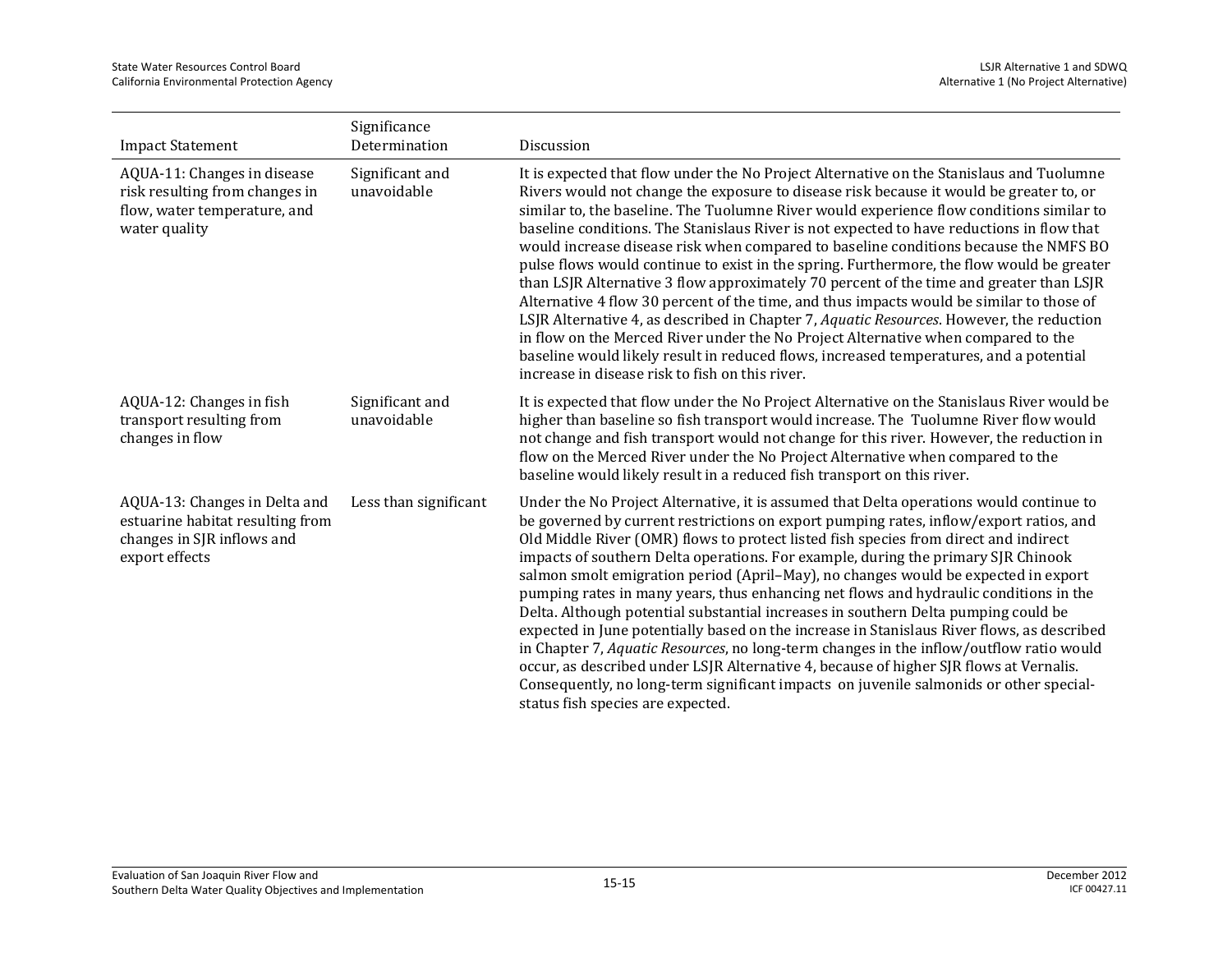| <b>Impact Statement</b>                                                                                                                                                                                                | Significance<br>Determination  | Discussion                                                                                                                                                                                                                                                                                                                                                                                                                                                                                                                                                                                                                                                                                                                                                                                                                                                                                                                                                                                                                                         |
|------------------------------------------------------------------------------------------------------------------------------------------------------------------------------------------------------------------------|--------------------------------|----------------------------------------------------------------------------------------------------------------------------------------------------------------------------------------------------------------------------------------------------------------------------------------------------------------------------------------------------------------------------------------------------------------------------------------------------------------------------------------------------------------------------------------------------------------------------------------------------------------------------------------------------------------------------------------------------------------------------------------------------------------------------------------------------------------------------------------------------------------------------------------------------------------------------------------------------------------------------------------------------------------------------------------------------|
|                                                                                                                                                                                                                        |                                |                                                                                                                                                                                                                                                                                                                                                                                                                                                                                                                                                                                                                                                                                                                                                                                                                                                                                                                                                                                                                                                    |
| <b>Terrestrial Biological Resources</b>                                                                                                                                                                                |                                |                                                                                                                                                                                                                                                                                                                                                                                                                                                                                                                                                                                                                                                                                                                                                                                                                                                                                                                                                                                                                                                    |
| BIO-1: Have a substantial<br>adverse effect on any riparian<br>habitat or other sensitive<br>natural terrestrial communities<br>identified in local or regional<br>plans, policies, regulations or by<br>DFG and USFWS | Significant and<br>unavoidable | It is expected that flow under the No Project Alternative on the Stanislaus and Tuolumne<br>Rivers would not substantially alter the riparian habitat. The Tuolumne and Merced<br>Rivers would experience flow conditions similar to baseline conditions. The Stanislaus<br>River is not expected to have reductions in flow that would substantially alter riparian<br>habitat when compared to baseline conditions because the NMFS BO pulse flows would<br>continue to exist in the spring during the growing season of the habitat. However, the<br>reduction in flow on the Merced River under the No Project Alternative when compared<br>to the baseline would likely result in a substantial alteration of riparian habitat or other<br>sensitive terrestrial communities on this river.                                                                                                                                                                                                                                                   |
|                                                                                                                                                                                                                        |                                | Fluctuations in reservoir elevations would not be substantially different than those that<br>currently occur.                                                                                                                                                                                                                                                                                                                                                                                                                                                                                                                                                                                                                                                                                                                                                                                                                                                                                                                                      |
| BIO-2: Have a substantial<br>adverse effect on federally<br>protected wetlands                                                                                                                                         | Less than significant          | It is expected that flow under the No Project Alternative on the Stanislaus, Tuolumne, and<br>Merced Rivers would not substantially alter wetland communities resulting from<br>changes in flow on these rivers. The Stanislaus River is not expected to have reductions<br>in flow that would substantially alter wetland communities when compared to baseline<br>conditions because the NMFS BO pulse flows would continue to exist (specifically in the<br>spring months of April and May). The Tuolumne River would experience flow conditions<br>similar to baseline conditions. While flows are expected to be reduced on the Merced<br>River, which may change community composition and wetland habitat location as a<br>result, emergent wetlands typically occur in the river bed adjacent to the low-flow river<br>channels. Furthermore, wetlands are highly resilient ecosystems that are able to<br>withstand a range of hydrologic conditions. Therefore, a substantial adverse effect on<br>wetlands communities would not occur. |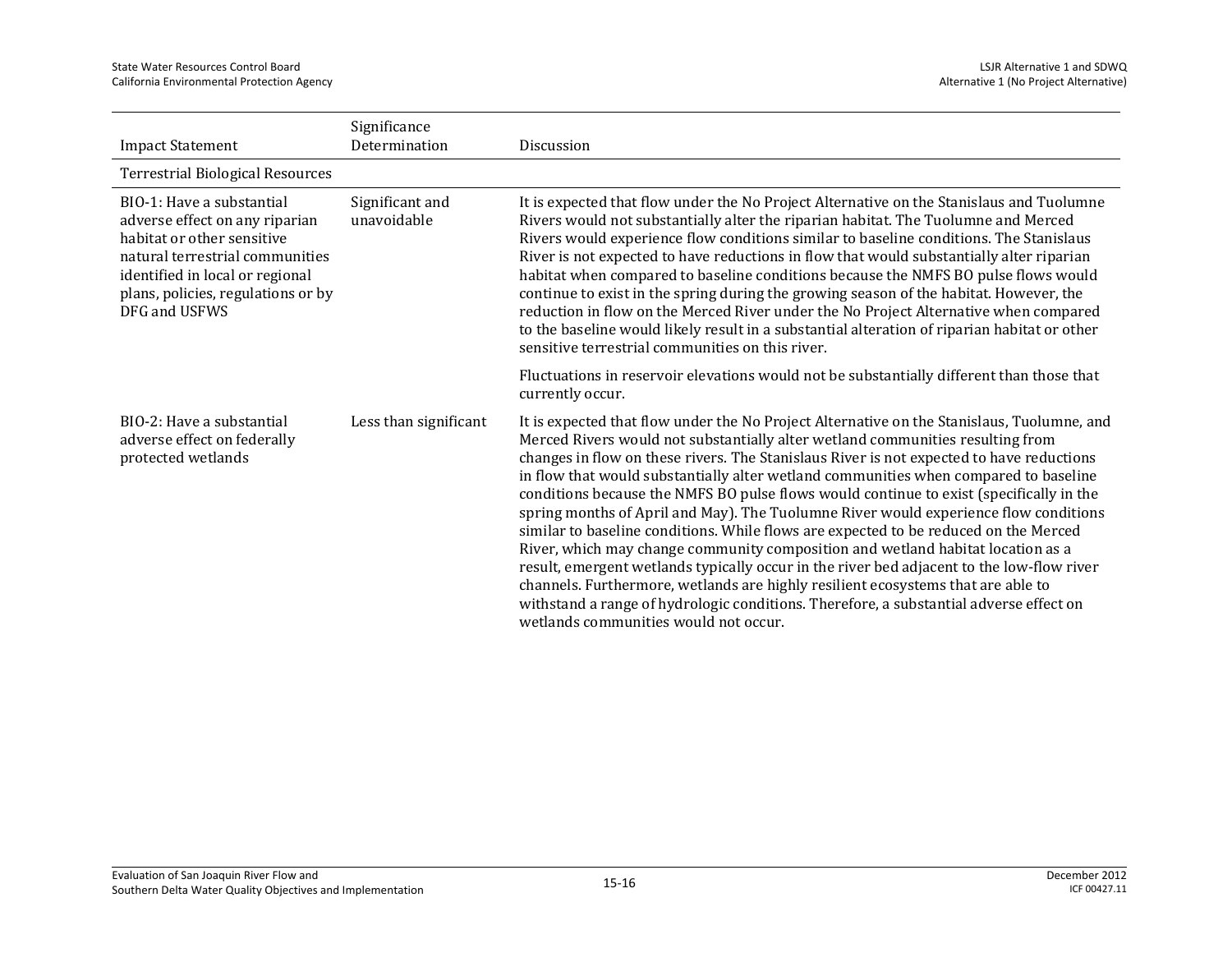| <b>Impact Statement</b>                                                                                                                                                                                                                                                                                    | Significance<br>Determination  | Discussion                                                                                                                                                                                                                                                                                                                                                                                                                                                                                                                                                                                                                                                                                                                                                                                                                                                                                                                                                                                                                                      |
|------------------------------------------------------------------------------------------------------------------------------------------------------------------------------------------------------------------------------------------------------------------------------------------------------------|--------------------------------|-------------------------------------------------------------------------------------------------------------------------------------------------------------------------------------------------------------------------------------------------------------------------------------------------------------------------------------------------------------------------------------------------------------------------------------------------------------------------------------------------------------------------------------------------------------------------------------------------------------------------------------------------------------------------------------------------------------------------------------------------------------------------------------------------------------------------------------------------------------------------------------------------------------------------------------------------------------------------------------------------------------------------------------------------|
| BIO-3: Facilitate an increase in<br>distribution and abundance of<br>invasive plants or nonnative<br>wildlife                                                                                                                                                                                              | Less than significant          | As described in Chapter 8, Terrestrial Biological Resources, invasive plants and animals<br>already exist throughout the watersheds of the Stanislaus, Tuolumne, and Merced Rivers.<br>While the No Project Alternative may result in some alteration of vegetation patterns at<br>specific locations, there is no information available to suggest that increased flows would<br>substantially alter or facilitate the establishment of invasive plant or animal species.                                                                                                                                                                                                                                                                                                                                                                                                                                                                                                                                                                      |
| BIO-4: Have a substantial<br>adverse effect, either directly or<br>through habitat modifications,<br>on any terrestrial animal<br>species identified as a<br>candidate, sensitive, or special-<br>status species in local or<br>regional plans, policies, or<br>regulations, or by DFG and<br><b>USFWS</b> | Significant and<br>unavoidable | Impacts on special-status animal species dependent on riparian habitat and impacts on<br>riparian habitat would be the same as those described above for BIO-1. It is expected that<br>flow under the No Project Alternative on the Stanislaus and Tuolumne Rivers would not<br>substantially affect special-status animal species resulting from changes in flow on these<br>rivers. The Tuolumne River would experience flow conditions similar to baseline<br>conditions. The Stanislaus River is not expected to have reductions in flow that would<br>substantially affect special-status species when compared to baseline conditions because<br>the NMFS BO pulse flows would continue to exist. However, the reduction in flow on the<br>Merced River under the No Project Alternative when compared to the baseline would<br>likely result in substantial effects on special-status species reliant on riparian habitat on<br>this river. Therefore, it is expected that special-status animal species would be adversely<br>affected. |
| BIO-5: Conflict with the<br>provisions of an adopted<br>habitat conservation plan,<br>natural community<br>conservation plan, or other<br>approved local, regional, or<br>state habitat conservation plan,<br>or conflict with any local<br>policies or ordinances<br>protecting biological resources      | Significant and<br>unavoidable | It is expected that flow under the No Project Alternative on the Stanislaus and Tuolumne<br>Rivers would not substantially affect riparian habitat or special-status species; therefore,<br>it is anticipated that the No Project Alternative on these rivers would not conflict with<br>habitat conservation plans or natural community conservation plans. However, the<br>reduction in flow on the Merced River under the No Project Alternative when compared<br>to baseline conditions could result in conflicts with habitat conservation plans or natural<br>community plans. Impacts on biological resources would be significant on the Merced<br>River. By impacting habitat value, there would be a potential to conflict with habitat<br>conservation plans or natural community conservation plans., therefore, could conflict<br>with plans protecting biological resources.                                                                                                                                                      |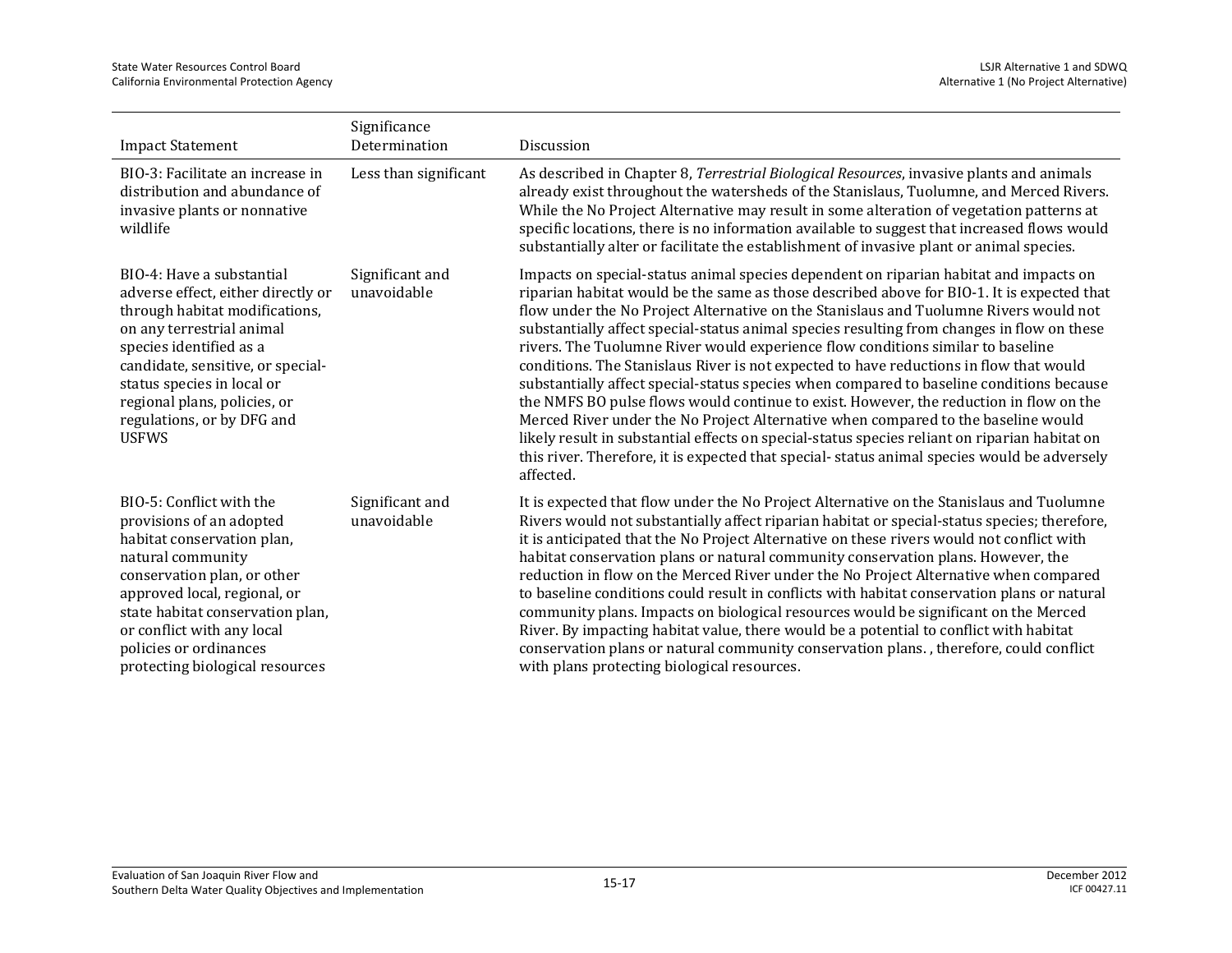| <b>Impact Statement</b>                                                                                                     | Significance<br>Determination  | Discussion                                                                                                                                                                                                                                                                                                                                                                                                                                                                                                                                                                                                                                                                                                                                                                                                                                                                                                                                                                                                                                                                                      |
|-----------------------------------------------------------------------------------------------------------------------------|--------------------------------|-------------------------------------------------------------------------------------------------------------------------------------------------------------------------------------------------------------------------------------------------------------------------------------------------------------------------------------------------------------------------------------------------------------------------------------------------------------------------------------------------------------------------------------------------------------------------------------------------------------------------------------------------------------------------------------------------------------------------------------------------------------------------------------------------------------------------------------------------------------------------------------------------------------------------------------------------------------------------------------------------------------------------------------------------------------------------------------------------|
| <b>Groundwater Resources</b>                                                                                                |                                |                                                                                                                                                                                                                                                                                                                                                                                                                                                                                                                                                                                                                                                                                                                                                                                                                                                                                                                                                                                                                                                                                                 |
| Impact GW-1: Substantially<br>deplete groundwater supplies<br>or interfere substantially with<br>groundwater recharge       | Significant and<br>unavoidable | It is anticipated that an increase in groundwater pumping would be needed to potentially<br>offset the expected reduction in surface water diversions resulting from the No Project<br>Alternative on the Stanislaus River (Figure 15-1b). If it is assumed that all surface water<br>reductions would be replaced by groundwater pumping, this would substantially deplete<br>groundwater supplies. This is because the reduction in surface water diversions is<br>greater than those expected for LSJR Alternative 4, and LSJR Alternative 4 indicates a<br>significant impact to groundwater in Chapter 9, Groundwater Resources. Therefore, it is<br>expected that a substantial depletion of groundwater supplies or substantial interference<br>with groundwater recharge would occur. The surface water diversions on the Tuolumne<br>and Merced Rivers would not be expected to be reduced significantly and, therefore, it is<br>anticipated that a substantial increase in groundwater pumping would not occur when<br>compared to baseline conditions.                              |
| Recreational Resources and Visual Quality                                                                                   |                                |                                                                                                                                                                                                                                                                                                                                                                                                                                                                                                                                                                                                                                                                                                                                                                                                                                                                                                                                                                                                                                                                                                 |
| REC-1: Substantially reduce the<br>use of existing recreation<br>facilities or opportunities on<br>rivers and at reservoirs | Less than significant          | Reservoir elevations at New Melones, New Don Pedro, and Lake McClure are expected to<br>remain relatively constant, not significantly reduced, when compared to baseline<br>conditions. Therefore, changes to recreation facilities or opportunities at the reservoirs<br>are not expected. Since the modeled Stanislaus River flows are expected to be greater<br>than LSJR Alternative 3 but less than LSJR Alternative 4, it is not expected that these<br>flows would substantially reduce the use of existing recreation facilities or opportunities<br>on the rivers and reservoirs since neither of these alternatives would result in significant<br>impacts, as described in Chapter 10, Recreational Resources and Visual Quality.<br>Additionally, since the Tuolumne and Merced Rivers would experience similar higher<br>flows under the No Project Alternative when compared to baseline conditions, it is not<br>expected that the No Project Alternative would substantially reduce the use of existing<br>recreation facilities or opportunities on the rivers and reservoirs. |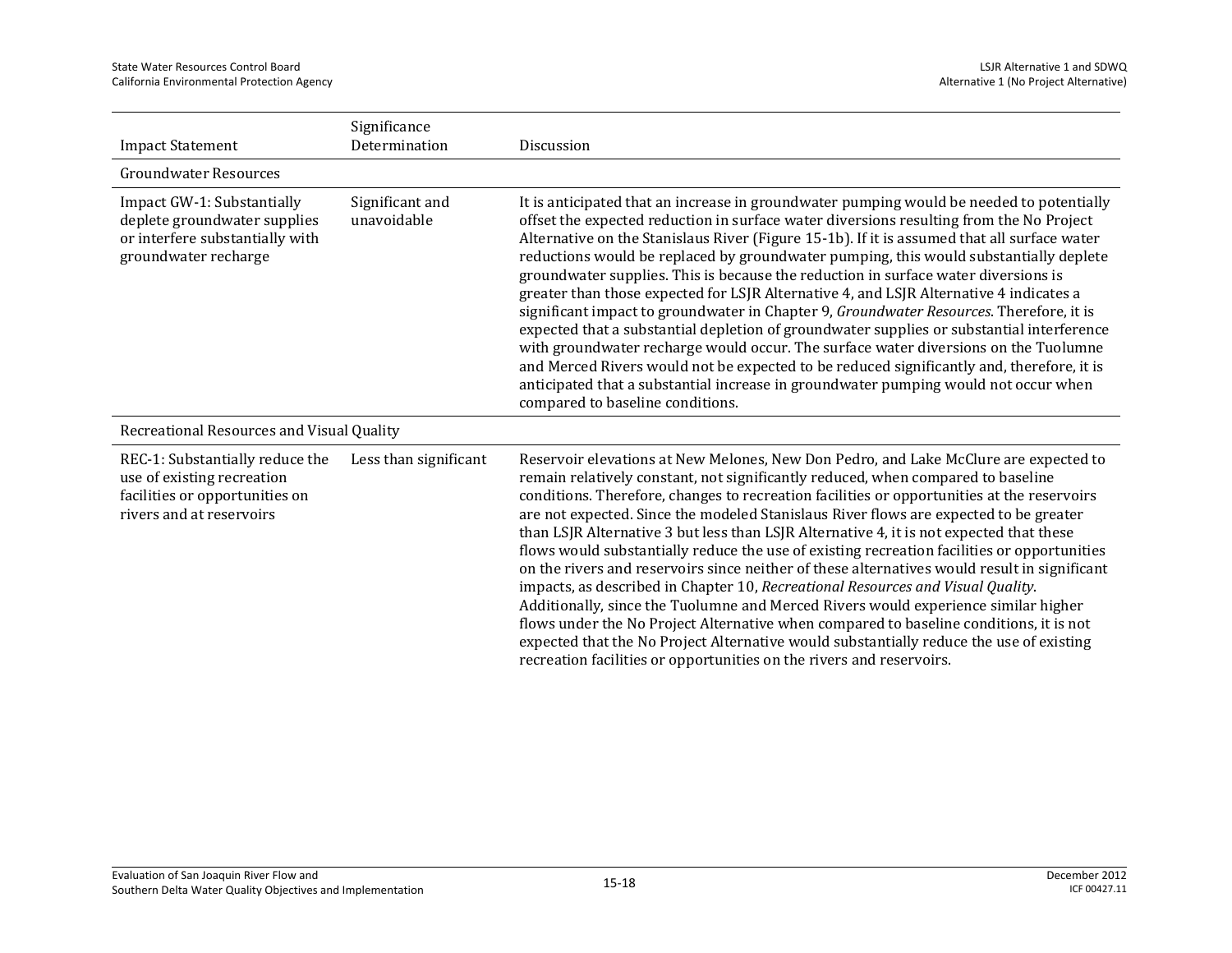| <b>Impact Statement</b>                                                                                                                                             | Significance<br>Determination  | Discussion                                                                                                                                                                                                                                                                                                                                                                                                                                                                                                                                                                                                                                                                                                                                                                                                                                                                                                                                                                                                                                                                                                                                                          |
|---------------------------------------------------------------------------------------------------------------------------------------------------------------------|--------------------------------|---------------------------------------------------------------------------------------------------------------------------------------------------------------------------------------------------------------------------------------------------------------------------------------------------------------------------------------------------------------------------------------------------------------------------------------------------------------------------------------------------------------------------------------------------------------------------------------------------------------------------------------------------------------------------------------------------------------------------------------------------------------------------------------------------------------------------------------------------------------------------------------------------------------------------------------------------------------------------------------------------------------------------------------------------------------------------------------------------------------------------------------------------------------------|
| REC-2: Substantially degrade<br>the functionality of existing<br>recreation facilities on the<br>rivers or at reservoirs                                            | Less than significant          | There would be no change in the frequency or magnitude of the highest river flows or<br>increase in reservoir elevations above capacity; thus, the functionality of existing<br>recreational facilities would not be degraded. The frequency of flows greater than 2,500<br>cfs are expected to generally decrease on the Stanislaus River under LSJR Alternative 4,<br>as described in Chapter 10, Recreation and Visual Quality. Thus, since the No Project<br>Alternative flows are generally less than the LSJR Alternative 4 flows (Figure 15-1a), on-<br>bank recreation facilities would not be susceptible to more inundation when compared<br>to baseline flows on these rivers during the recreation season. The frequency of higher<br>flows on the Tuolumne and Merced River under the No Project Alternative are not<br>expected to substantially degrade the functionality of existing recreation facilities on the<br>rivers as a result of larger peak flows or more frequent peak flows when compared to<br>baseline conditions. Therefore, a substantial degradation of the functionality of existing<br>recreational facilities is not expected. |
| REC-3: Substantially degrade<br>the existing visual character or<br>quality of the reservoirs                                                                       | Less than significant          | Reservoir elevations at New Melones, New Don Pedro, and Lake McClure are expected to<br>remain relatively constant, and not substantiallyreduced, when compared to baseline<br>conditions. Therefore, a substantial degradation of the visual character and quality of<br>area surrounding the reservoirs is not expected.                                                                                                                                                                                                                                                                                                                                                                                                                                                                                                                                                                                                                                                                                                                                                                                                                                          |
| <b>Agricultural Resources</b>                                                                                                                                       |                                |                                                                                                                                                                                                                                                                                                                                                                                                                                                                                                                                                                                                                                                                                                                                                                                                                                                                                                                                                                                                                                                                                                                                                                     |
| AG-1: Convert Prime Farmland,<br>Unique Farmland, or Farmland<br>of Statewide Importance to<br>nonagricultural uses                                                 | Significant and<br>unavoidable | It is anticipated the No Project Alternative would require substantial reductions in crop<br>acreage as a result of the reductions in surface water diversions on the Stanislaus River is<br>expected. This is because the reduction in surface water diversions would be greater<br>than that expected for LSJR Alternative 4 on the Stanislaus River and, as described in<br>Chapter 11, Agricultural Resources, LSJR Alternative 4 would result in significant impacts<br>to agricultural resources. The surface water diversions on the Tuolumne and Merced<br>Rivers are not expected to be reduced significantly and, therefore, it is anticipated that a<br>substantial reduction in crop acreage would not occur in these watersheds.                                                                                                                                                                                                                                                                                                                                                                                                                       |
| AG-2: Other changes in the<br>existing environment which,<br>due to their location or nature,<br>could result in a conversion of<br>farmland to nonagricultural use | Significant and<br>unavoidable | It is expected that the significant reduction in agricultural acreage described in AG-1<br>would result in the conversion of farmland to nonagricultural uses.                                                                                                                                                                                                                                                                                                                                                                                                                                                                                                                                                                                                                                                                                                                                                                                                                                                                                                                                                                                                      |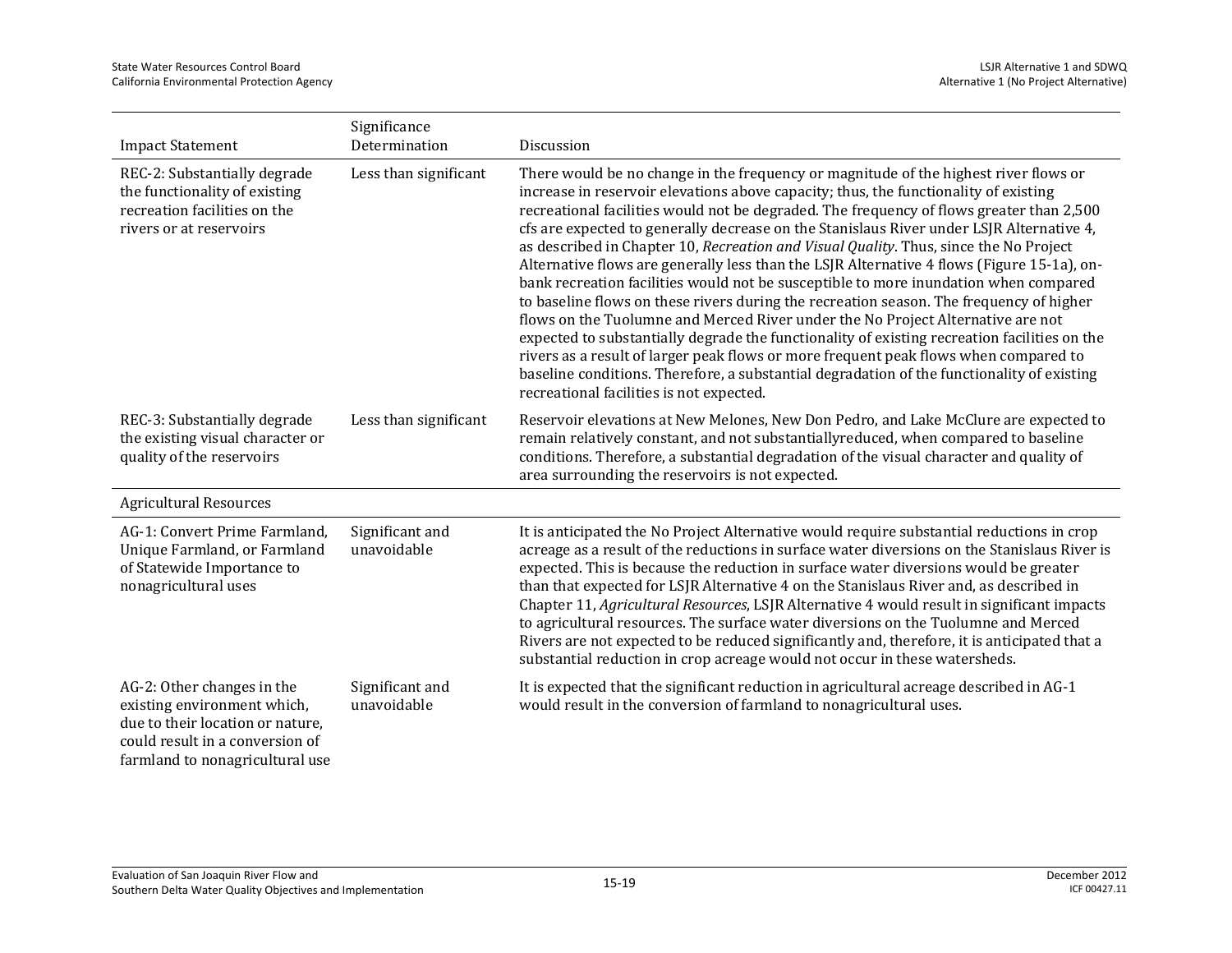|                                                                                                                    | Significance          |                                                                                                                                                                                                                                                                                                                                                                                                                                                                                                                                                                                                                                                                                                                                                                                                                                                                          |
|--------------------------------------------------------------------------------------------------------------------|-----------------------|--------------------------------------------------------------------------------------------------------------------------------------------------------------------------------------------------------------------------------------------------------------------------------------------------------------------------------------------------------------------------------------------------------------------------------------------------------------------------------------------------------------------------------------------------------------------------------------------------------------------------------------------------------------------------------------------------------------------------------------------------------------------------------------------------------------------------------------------------------------------------|
| <b>Impact Statement</b>                                                                                            | Determination         | Discussion                                                                                                                                                                                                                                                                                                                                                                                                                                                                                                                                                                                                                                                                                                                                                                                                                                                               |
| <b>Cultural Resources</b>                                                                                          |                       |                                                                                                                                                                                                                                                                                                                                                                                                                                                                                                                                                                                                                                                                                                                                                                                                                                                                          |
| CUL-1: Substantial adverse<br>change in the significance of a<br>historical or archaeological<br>resource          | Less than significant | As discussed in Chapter 12, Cultural Resources, changes in river flows are not expected to<br>alter the low potential for significant cultural resources to exist along rivers due to<br>previous natural and anthropogenic disturbances. Reservoir elevations at New Melones,<br>New Don Pedro, and Lake McClure are expected to remain relatively constant or<br>generally greater, not significantly reduced, when compared to baseline conditions.<br>Therefore, substantial adverse changes in the significance of historical or archeological<br>resources are not expected.                                                                                                                                                                                                                                                                                       |
| CUL-2: Disturbance of human<br>remains, including those<br>interred outside formal<br>cemeteries                   | Less than significant | As described in Chapter 12, <i>Cultural Resources</i> , the potential for the presence of<br>undocumented human remains within and adjacent to the LSJR and the Stanislaus,<br>Tuolumne, and Merced Rivers is considered low due to prior disturbance of the riparian<br>corridors by natural and historic-era anthropogenic processes. Any human remains<br>discovered within and adjacent to the LSJR and the three tributaries outside of formal<br>cemeteries would also have been treated in accordance with state or federal regulations.<br>Reservoir elevations at New Melones, New Don Pedro, and Lake McClure are expected to<br>remain relatively constant or generally greater, not significantly reduced, when<br>compared to baseline conditions. Therefore, a disturbance of human remains as a result<br>of reservoir elevation changes is not expected. |
| CUL-3: Disturbance or<br>destruction of a unique<br>paleontological resource or site<br>or unique geologic feature | Less than significant | As described in Chapter 12, Cultural Resources, the potential for paleontological<br>resources within and adjacent to the LSJR and the Stanislaus, Tuolumne, and Merced<br>Rivers is considered low due to the depth of occurrence of rock units with high<br>paleontological potential below reworked surficial sediments and Holocene-age<br>floodplain and channel deposits. Buried paleontological resources would be found at soil<br>and rock depth too deep for the rivers to modify or change. Reservoir elevations at New<br>Melones, New Don Pedro, and Lake McClure are expected to remain relatively constant<br>or generally greater, not significantly reduced, when compared to baseline conditions.<br>Therefore, disturbance of unique paleontological resources is not expected.                                                                       |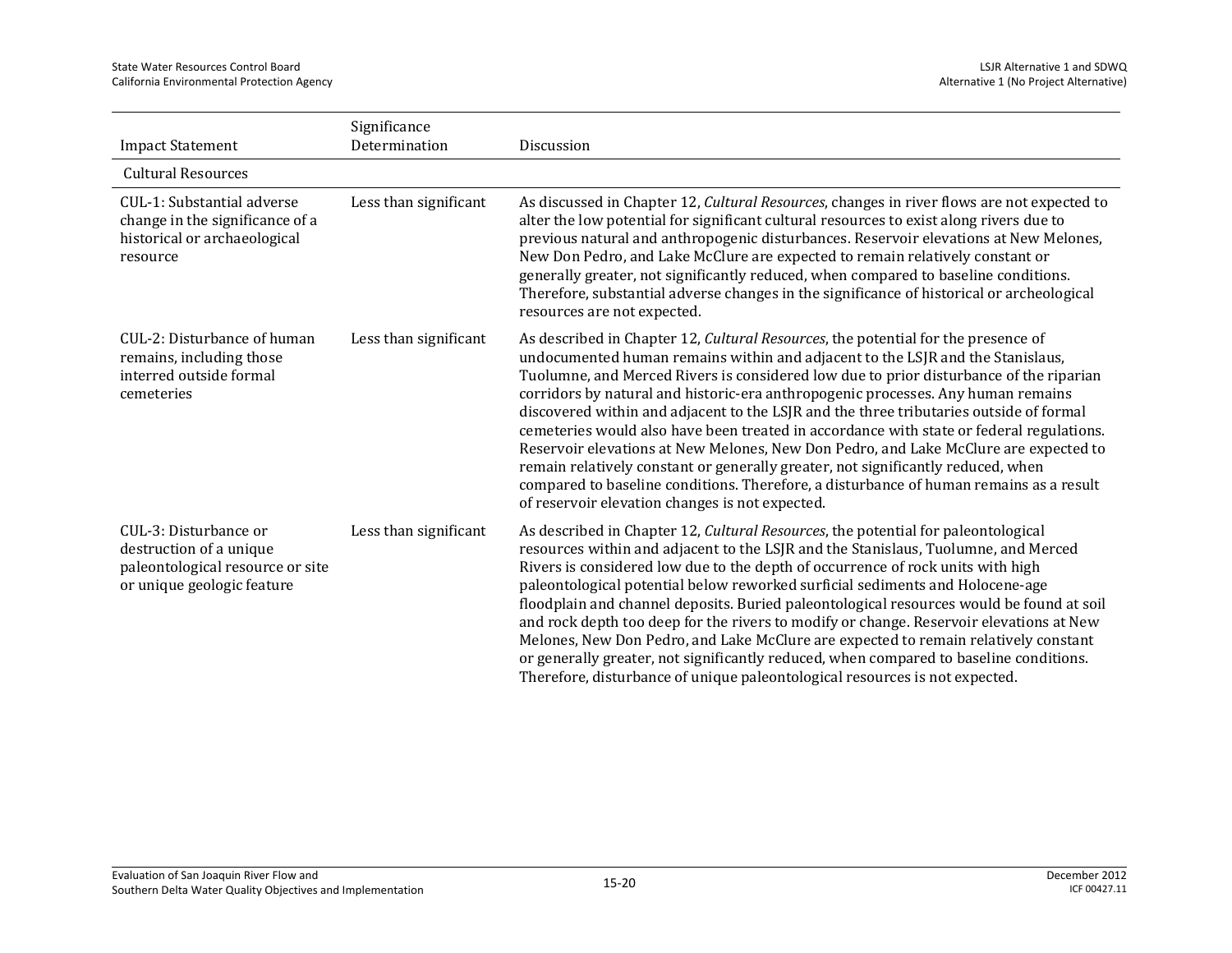| <b>Impact Statement</b>                                                                                                                                                                                                                           | Significance<br>Determination  | Discussion                                                                                                                                                                                                                                                                                                                                                                                                                                                                                                                                                                                                                                                                                                                                                                                                                                                                                                                                                                                                                                                                                                                                                                                                                                                                                           |
|---------------------------------------------------------------------------------------------------------------------------------------------------------------------------------------------------------------------------------------------------|--------------------------------|------------------------------------------------------------------------------------------------------------------------------------------------------------------------------------------------------------------------------------------------------------------------------------------------------------------------------------------------------------------------------------------------------------------------------------------------------------------------------------------------------------------------------------------------------------------------------------------------------------------------------------------------------------------------------------------------------------------------------------------------------------------------------------------------------------------------------------------------------------------------------------------------------------------------------------------------------------------------------------------------------------------------------------------------------------------------------------------------------------------------------------------------------------------------------------------------------------------------------------------------------------------------------------------------------|
| Service Providers                                                                                                                                                                                                                                 |                                |                                                                                                                                                                                                                                                                                                                                                                                                                                                                                                                                                                                                                                                                                                                                                                                                                                                                                                                                                                                                                                                                                                                                                                                                                                                                                                      |
| SP-1: Substantially degrade<br>water quality for municipal<br>drinking water purposes                                                                                                                                                             | Less than significant          | The flows required under the No Project Alternative would comply with the existing<br>salinity objectives in the southern Delta. Thus, water quality would not be substantially<br>degraded such hat service providers diverting drinking water from the southern Delta<br>would be affected.                                                                                                                                                                                                                                                                                                                                                                                                                                                                                                                                                                                                                                                                                                                                                                                                                                                                                                                                                                                                        |
| SP-2: Require or result in the<br>construction of new or<br>expanded water treatment<br>facilities or water supply<br>infrastructure, the construction<br>of which could cause significant<br>environmental effects                               | Significant and<br>unavoidable | The surface water reductions expected under the No Project Alternative on the<br>Stanislaus River would likely result in insufficient water supplies for service providers<br>that primarily rely on surface water sources because they would generally be greater<br>than those described for LSJR Alternative 4, as described in Chapter 13, Service Providers.<br>The construction and operation of new water supply facilities or infrastructure may be<br>needed under the No Project Alternative to provide alternative sources of water supply,<br>which could cause significant environmental effects.                                                                                                                                                                                                                                                                                                                                                                                                                                                                                                                                                                                                                                                                                       |
| SP-3: Result in substantial<br>changes to San Joaquin River<br>inflows to the Delta such that<br>insufficient water supplies<br>would be available to service<br>providers relying on CVP/SWP<br>exports                                          | Less than significant          | Exports are not anticipated to result in a substantial change from baseline conditions.<br>Vernalis flows are expected to increase under the No Project Alternative conditions and<br>thus a reduction of exports would not occur.                                                                                                                                                                                                                                                                                                                                                                                                                                                                                                                                                                                                                                                                                                                                                                                                                                                                                                                                                                                                                                                                   |
| SP-4: Require or result in the<br>construction of new wastewater<br>treatment facilities, expansion<br>of existing facilities or<br>infrastructure, the construction<br>or operation of which could<br>cause significant environmental<br>effects | Significant and<br>unavoidable | It is anticipated under the No Project Alternative that the existing EC objectives for the<br>southern Delta and Vernalis would be enforced and would be adopted by the State Water<br>Board as the wastewater treatment requirements. While the increase in flow expected by<br>the No Project Alternative would reduce the salinity in the southern Delta at the interior<br>compliance stations and would achieve compliance at these stations, existing wastewater<br>treatment plant dischargers (service providers), such as the City of Tracy, the City of<br>Stockton, and the City of Manteca, would likely be unable to meet the current 2006 Bay-<br>Delta Plan salinity objective of 0.7 dS/m from April to August based on current effluent<br>discharge concentrations and past violations. City of Tracy and City of Stockton, would<br>also likely not meet the current 2006 Bay-Delta Plan salinity objective of 1.0 dS/m.<br>Therefore, it is expected that these service providers would exceed wastewater<br>treatment requirements during some parts of the year such that new wastewater<br>treatment facilities, or expansion of existing facilities or infrastructure could result, the<br>construction or operation of which could cause significant environmental effects. |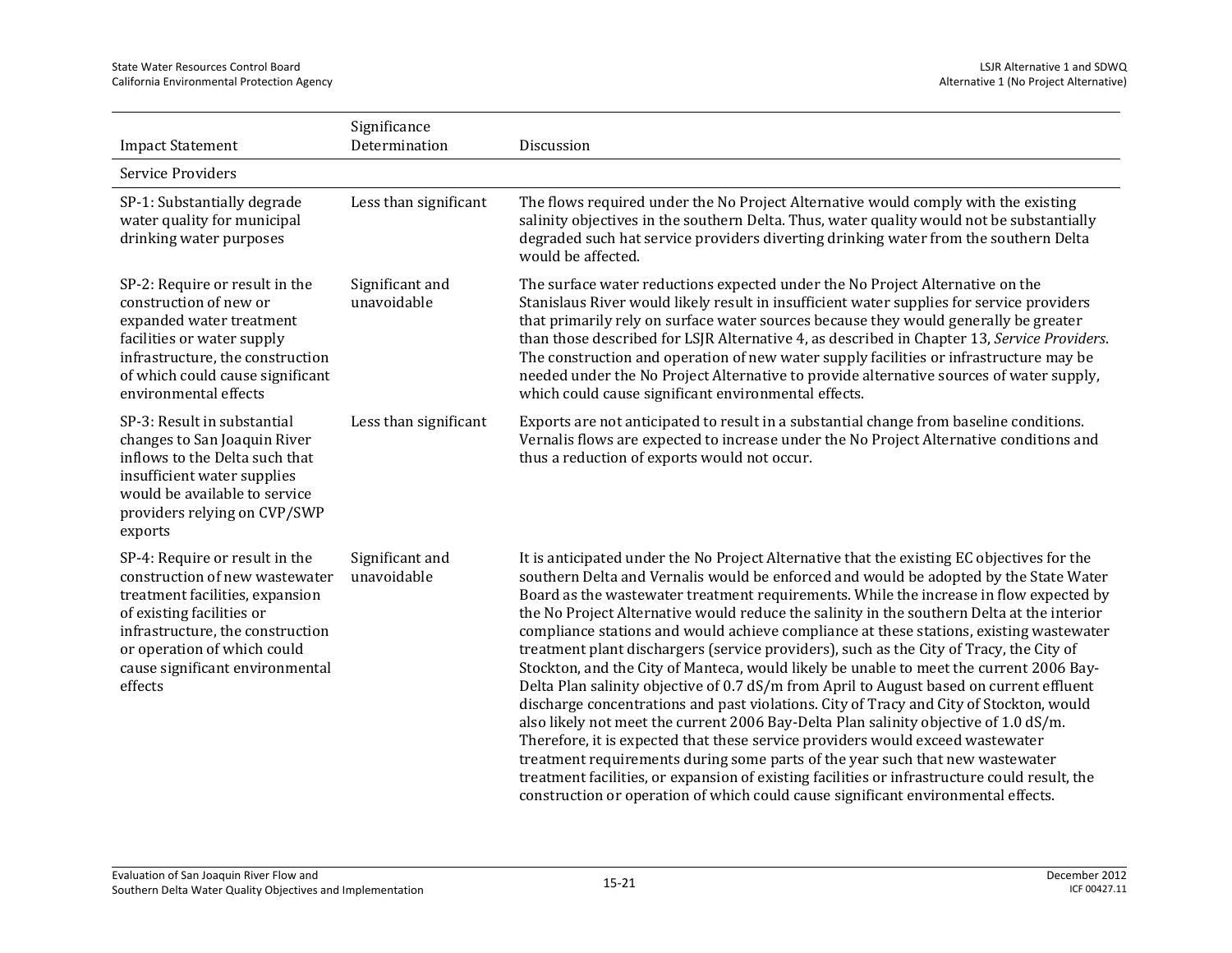| <b>Impact Statement</b>                                                                                                           | Significance<br>Determination  | Discussion                                                                                                                                                                                                                                                                                                                                                                                                                                                                                                                                                                                                                                                                                                                                                                                                  |  |
|-----------------------------------------------------------------------------------------------------------------------------------|--------------------------------|-------------------------------------------------------------------------------------------------------------------------------------------------------------------------------------------------------------------------------------------------------------------------------------------------------------------------------------------------------------------------------------------------------------------------------------------------------------------------------------------------------------------------------------------------------------------------------------------------------------------------------------------------------------------------------------------------------------------------------------------------------------------------------------------------------------|--|
| <b>Energy Resources and Climate Change</b>                                                                                        |                                |                                                                                                                                                                                                                                                                                                                                                                                                                                                                                                                                                                                                                                                                                                                                                                                                             |  |
| ECC-1: Adversely affect the<br>reliability of California's electric<br>grid                                                       | Less than significant          | As described in Chapter 14, Energy Resources and Climate Change, LSJR Alternatives 3<br>and 4 are not anticipated to result in an adverse effect on the reliability of California's<br>electric grid. The No Project Alternative flows would be somewhat greater than LSJR<br>Alternative 3 flows; however, they are less than LSJR Alternative 4 flows. Therefore, it is<br>expected that the electric grid would be maintained under the No Project Alternative.<br>Furthermore, reservoir elevations at New Melones, New Don Pedro, and Lake McClure<br>are expected to remain relatively constant or generally greater, not significantly reduced,<br>when compared to baseline conditions. Therefore, adverse effects on the reliability of<br>California's electric grid would not occur.             |  |
| ECC-2: Result in inefficient,<br>wasteful, and unnecessary<br>energy consumption                                                  | Less than significant          | Although the No Project Alternative could result in additional energy consumption by<br>groundwater pumping, it would not result in inefficient, wasteful, and unnecessary<br>consumption of energy because the groundwater pumping is necessary to maintain the<br>water supply irrigation demand. Furthermore, it is anticipated that if new groundwater<br>wells were to be installed, they would be efficient. The No Project Alternative could result<br>in additional energy generation at other facilities to compensate for a potential loss of<br>hydropower. However, this increased electricity generation is not considered inefficient,<br>wasteful, and unnecessary, as it is energy that would be generated to maintain the energy<br>supply level that is currently supplied by hydropower. |  |
| ECC-3: Generate GHG emissions,<br>either directly or indirectly, that<br>have a significant impact on the<br>environment          | Significant and<br>unavoidable | It is anticipated that the No Project Alternative would result in an increase in<br>groundwater pumping and a potential shift from hydropower to non-hydropower energy<br>production as a result of the expected reduction in surface water diversions and change<br>to flow on the Stanislaus River. Both of these would be expected to generate GHG<br>emissions greater than the threshold of 10,000 megatons (MT) of GHGs, as described for<br>both LSJR Alternative 3 and 4 in Chapter 14, <i>Energy Resources and Climate Change</i> .                                                                                                                                                                                                                                                                |  |
| ECC-4: Conflict with an<br>applicable plan, policy, or<br>regulation adopted for the<br>purposes of reducing the GHG<br>emissions | Significant and<br>unavoidable | Since the No Project Alternative would be expected to exceed the 10,000 MT GHG<br>threshold, it would conflict with existing applicable plans, policies or regulations adopted<br>for the purposes of reducing GHG emissions, such as AB32.                                                                                                                                                                                                                                                                                                                                                                                                                                                                                                                                                                 |  |